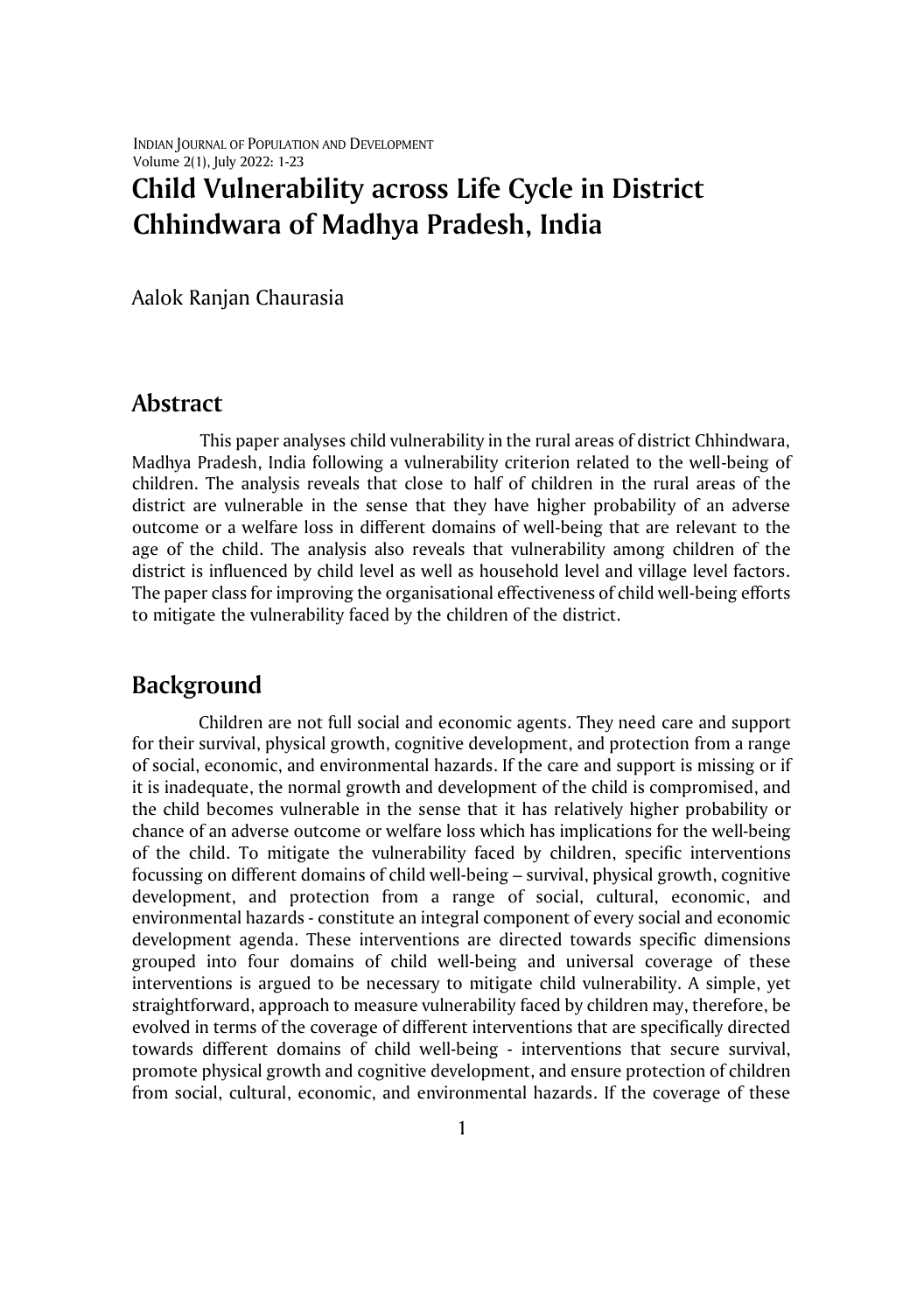interventions is not universal, then, a proportion of children is left vulnerable in at least one dimension of child well-being and the lower the coverage the higher the proportion of vulnerable children.

The concept of child vulnerability has frequently been discussed in child development and child rights literature (Schweiger, 2019; Jopling and Vincent, 2016; Brown, 2011), but there is no universally accepted framework for analysing child vulnerability (OECD, 2019). A vulnerable child has been defined as the one whose basic rights including right to survive, right to growth and development, and right to protection remain unfulfilled (Skinner et al, 2006). This definition, however, is difficult to be quantified, although it is possible to quantify some situations or conditions that make a child vulnerable in specific dimensions of child well-being. For example, children born with a low birth weight have relatively higher risk of death during childhood compared to children born with normal birth weight so that children born with a low birth weight may be classified as vulnerable children as far as the survival dimension of child well-being is concerned.

Measurement of child vulnerability and identification of factors associated with it is important from at least three perspectives. The first is related to the monitoring of the coverage different interventions that are directed to specifically mitigate child vulnerability. The second rationale of measuring, and analysing determinants of child vulnerability is related to informing resources requirements necessary for providing adequate care and protection to every child so that survival, growth, development, and protection of the child can be ensured. Lastly, measuring, and analysing child vulnerability is needed to generate the evidence necessary for properly targeting different child well-being interventions so as to increase their effectiveness and maximise their impact. Child vulnerability analysis is also necessary to create a constituency for the well-being of children. Children are the future of the mankind and roots of the well-being of the future generation lie in the well-being of children.

Child vulnerability, however, is highly contextual as the extent and the nature of care and support to children is determined by a host of social, cultural, economic, and environmental factors that operate at the level of the child as well as at the level of the family and the community. Child vulnerability is also influenced, up to a significant extent, by the organisational effectiveness of the agencies involved in the delivery of child well-being services. The situation is compounded further because the well-being needs of children of different ages are essentially different so that meeting the wellbeing needs of children is essentially a multidimensional perspective. As such, some children are more vulnerable than others given the same social, cultural, economic, and environmental context.

In this paper, we measure the vulnerability faced by children and analyse factors associated with it in children living in the rural areas of district Chhindwara of Madhya Pradesh, India. Madhya Pradesh is one of the poorly developed states of the country. It has the dubious distinction of having the highest risk of death during infancy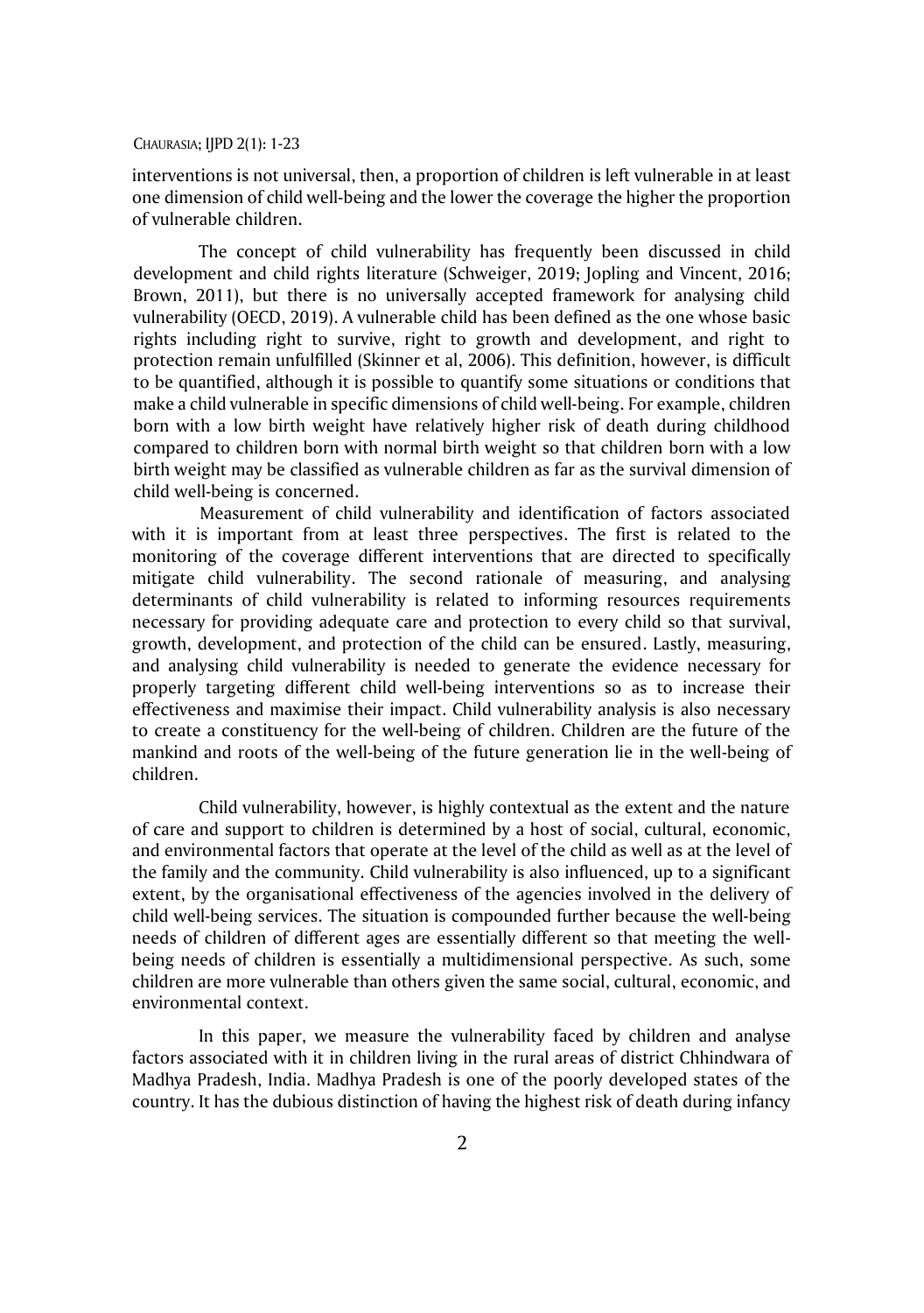(Government of India, 2022a) and in the first five years of life (Government of India, 2022b). The state also has the lowest probability of survival during the childhood period in the country which suggests that child vulnerability in the state is quite pervasive and has persisted over time. District Chhindwara had an area of 11815 square Kms and a population of around 2.1 million at the 2011 population census which was distributed across 1906 villages and 24 towns. Around 24 per cent of the district population lives in the urban areas as defined at the 2011 population census. Scheduled Tribes constitute almost 37 per cent population of the district whereas Scheduled Castes constitute about 11 per cent. The effective literacy rate or the proportion of the population aged seven years and above who can read and write with understanding was around 71 per cent at the 2011 population census while the work participation rate was almost 46 per cent. However, more than 44 per cent of the work force was engaged as agricultural labourer. The under-five mortality rate in the district is estimated to be 57 under-five deaths for every 1000 live births in the year 2017 (Chaurasia, 2021). According to the latest round of the National Family Health Survey, the proportion of women who had at least four antenatal care visits during their last pregnancy was only 67 per cent but more than 92 per cent of deliveries in the district were reported to be institutional deliveries. Around 44 per cent children below 3 years of age were reported to have been breastfed within one hour of the birth whereas around 65 per cent children aged 12-23 months were found to be fully immunised. On the other hand, around 24 per cent children aged 0-5 years were found to be stunted whereas almost 33 per cent were found to be underweight (Government of India, 2021).

The paper is organised as follow. The next section of the paper describes the conceptual framework that has been adopted for constructing a vulnerability index for measuring and analysing child vulnerability. Section three describes the data used to measure child vulnerability and analyse its determinants. Estimates of the child vulnerability index and its covariates are presented in section four. Section five analyses determinants of child vulnerability using the multilevel logistic regression analysis approach which recognises that child vulnerability is influenced by individual, household, and community level factors. The last section of the paper summarises the main findings of the analysis and puts forward a set of recommendations to reduce child vulnerability.

## **Conceptual Framework**

We conceptualise child vulnerability in terms of the age of the child and in terms of dimensions of child well-being. Consideration of the age of the child is important as the well-being needs of children of different age are different and all child well-being needs are not relevant to all children. On the other hand, different dimensions of child well-being can be grouped into different domains of child wellbeing. The conceptual framework maps the well-being needs of children of different ages to different domains of child well-being. From the perspective of well-being,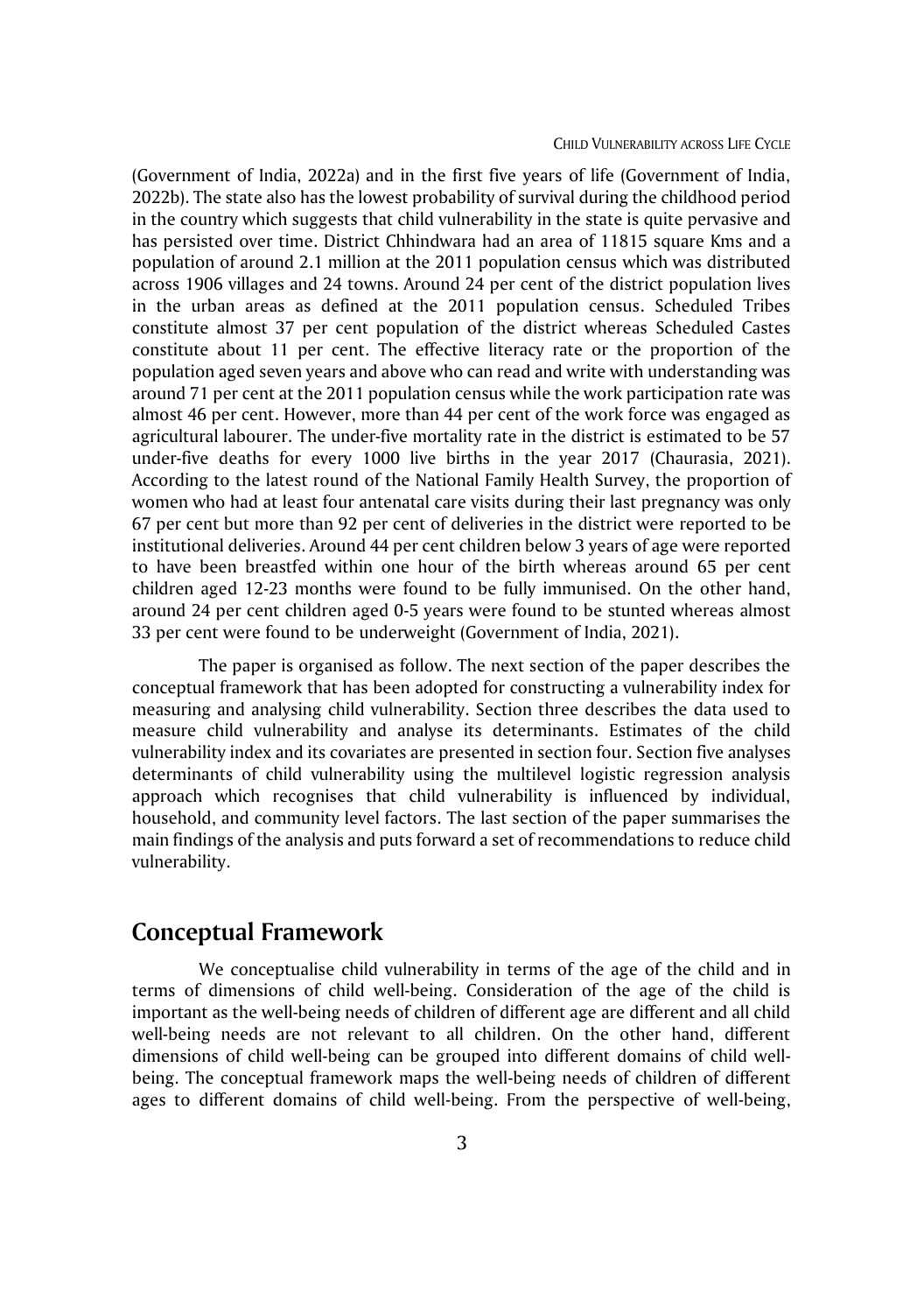children can be divided into five age-groups: 1) 0-1 year; 2) 1-3 years; 3) 3-6 years; 4) 6- 14 years; and 5) 14-19 years. Similarly, different child well-being interventions can be grouped into four domains of well-being – survival, physical growth, cognitive development, and protection and each domain is relevant to children of different age groups. For example, the most relevant well-being domain for children aged 0-1 year is survival domain whereas the most relevant domain for children aged 1-3 years is physical growth domain. Table 1 presents the relevance of different domains to children of different age groups - the darker the colour of the cell the more relevant the domain for the age group. We consider only the most relevant domain for the construction of the vulnerability index for children of different ages.

Table 1: The relevance of different child well-being domains in analysing vulnerability in children of different ages.

| Age         | Domains of child well-being |                 |             |            |  |  |  |
|-------------|-----------------------------|-----------------|-------------|------------|--|--|--|
|             | Survival                    | Physical growth | Cognitive   | Protection |  |  |  |
|             |                             |                 | development |            |  |  |  |
| $0-1$ year  |                             |                 |             |            |  |  |  |
| 1-3 years   |                             |                 |             |            |  |  |  |
| 3-6 years   |                             |                 |             |            |  |  |  |
| 6-14 years  |                             |                 |             |            |  |  |  |
| 14-19 years |                             |                 |             |            |  |  |  |

Remarks: The darker the colour of a cell, the more relevant is the domain of child well-being for the analysis of child vulnerability.

Source: Author

Table 2: Age- and domain-specific child well-being dimensions identified for the construction of vulnerability index.

| Age of the           | Domains of child well-being |               |                              |              |  |  |
|----------------------|-----------------------------|---------------|------------------------------|--------------|--|--|
| child                | Survival                    | Growth        | Development                  | Protection   |  |  |
| 0-1 year             | Full antenatal              | Breastfeeding |                              |              |  |  |
|                      | care during<br>pregnancy    | Nutrition     |                              |              |  |  |
|                      | Birth<br>registration       |               |                              |              |  |  |
| 1-3 years            | Full                        | Nutrition     |                              |              |  |  |
|                      | immunisation                | Vitamin A     |                              |              |  |  |
| 3-6 years            |                             | Nutrition     | Early childhood<br>education |              |  |  |
| 6-14 years           |                             | Nutrition     | Schooling                    | No paid work |  |  |
| $14-19$ years        |                             | Nutrition     | Schooling                    | No paid work |  |  |
| $SOMICA$ , $AU$ thor |                             |               |                              |              |  |  |

Source: Author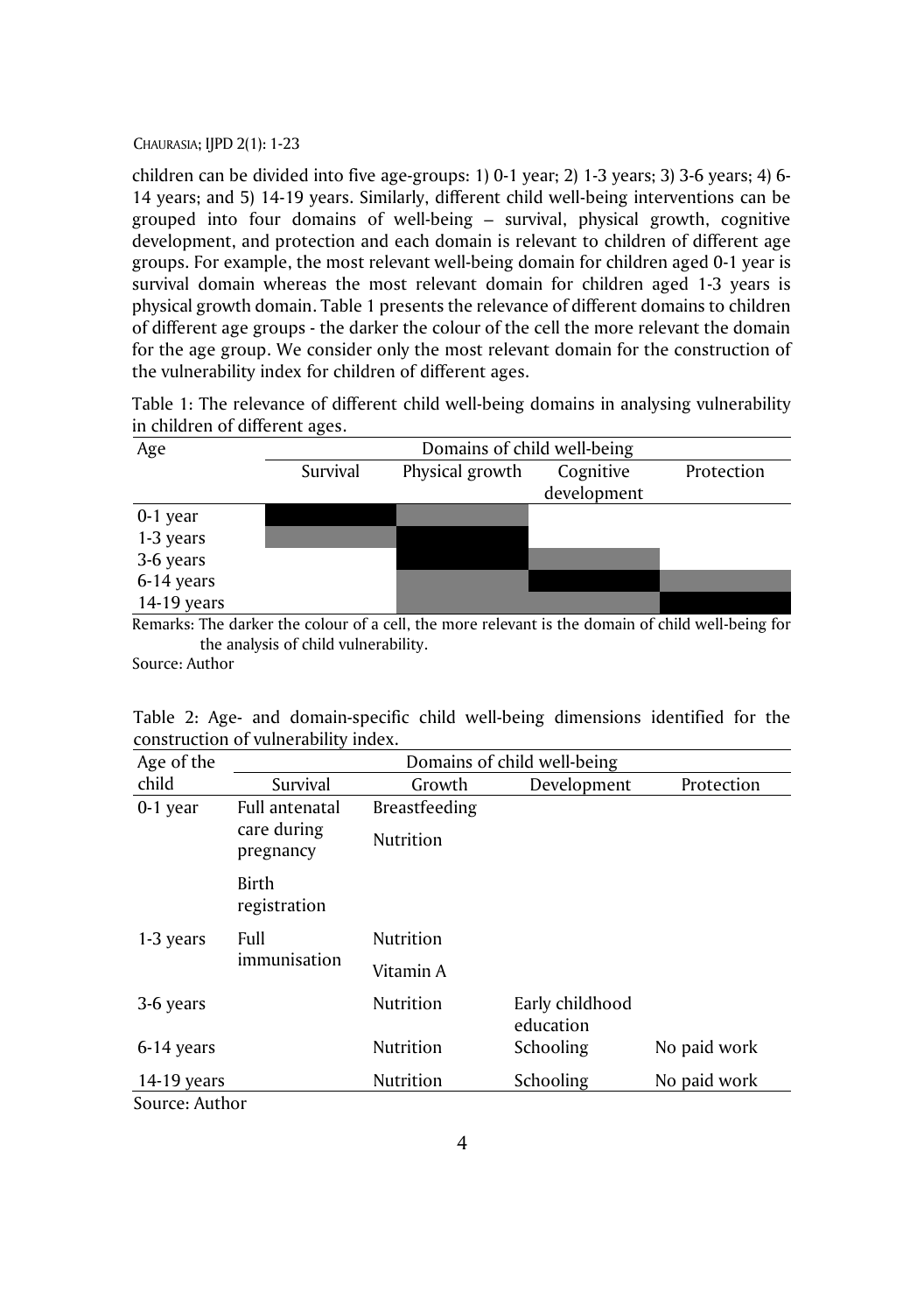#### CHILD VULNERABILITY ACROSS LIFE CYCLE

The next step in the construction of the child vulnerability index is to identify key dimensions in different domains of child well-being that is relevant for children of different age groups in accordance with the conceptual framework presented in table 1. We have identified 15 dimensions grouped into four domains of child well-being (Table 2). For example, care and attention during pregnancy is a key child well-being dimension which is directed to reducing the adverse survival outcome in children aged 0-1 year. Similarly, schooling is an important child well-being dimension that is directed towards reducing the welfare loss in terms of the cognitive development of children aged 6-14 years whereas prevention of child labour is an important child well-being dimension that is directed towards protecting children aged 6-19 years from a range of social, economic, and environmental hazards.

Based on table 2, the child vulnerability criterion for constructing the child vulnerability index is summarised in table 3. The criteria follow the counting approach to classify a child as vulnerable or not vulnerable. For example, a child aged 0-1 year is classified as vulnerable if the mother of the child had not received full antenatal care during pregnancy, or if the birth of the child is not registered, or if breastfeeding was not initiated within one hour of the birth of the child or if the child is low weight-forage. Similarly, a child aged 1-3 years is classified as vulnerable if the child is not fully immunised or if the child is stunted or low height-for-age or if the child has not received five doses of Vitamin A prophylaxis and a child aged 3-6 years is classified as vulnerable if the child has low body mass index-for-age or if the child is not attending an early childhood education centre. In the same manner, children aged 6-14 years and 14-19 years may be classified as vulnerable following table 3.

|               | .c or ruce vanital ability criteria for children                        |  |  |  |  |  |
|---------------|-------------------------------------------------------------------------|--|--|--|--|--|
| Age           | A child is classified as vulnerable if                                  |  |  |  |  |  |
| $0-1$ year    | 1. Mother of the child did not have at least four antenatal care visits |  |  |  |  |  |
|               | during pregnancy, or                                                    |  |  |  |  |  |
|               | 2. Child is not breast fed within one hour of birth, or                 |  |  |  |  |  |
|               | 3. Birth of the child is not registered, or                             |  |  |  |  |  |
|               | 4. Child is low weight-for age.                                         |  |  |  |  |  |
| 1-3 years     | 1. Child is not fully immunised, or                                     |  |  |  |  |  |
|               | 2. Child is low height-for-age, or                                      |  |  |  |  |  |
|               | 3. Child has not received 5 doses of Vitamin A prophylaxis.             |  |  |  |  |  |
| 3-6 years     | 1. Child is not attending the early childhood education centre, or      |  |  |  |  |  |
|               | 2. Body mass index of the child is low for age.                         |  |  |  |  |  |
| 6-14 years    | 1. Child is not attending school, or                                    |  |  |  |  |  |
|               | 2. Body mass index of child is low for age, or                          |  |  |  |  |  |
|               | 3. Child is working outside home for money.                             |  |  |  |  |  |
| 14-19<br>ears | 1. Child is not attending school, or                                    |  |  |  |  |  |
|               | 2. Body mass index of the child is low for age, or                      |  |  |  |  |  |
|               | 3. Child is working outside home for money.                             |  |  |  |  |  |

Table 3: The vulnerability criteria for children.

Source: Author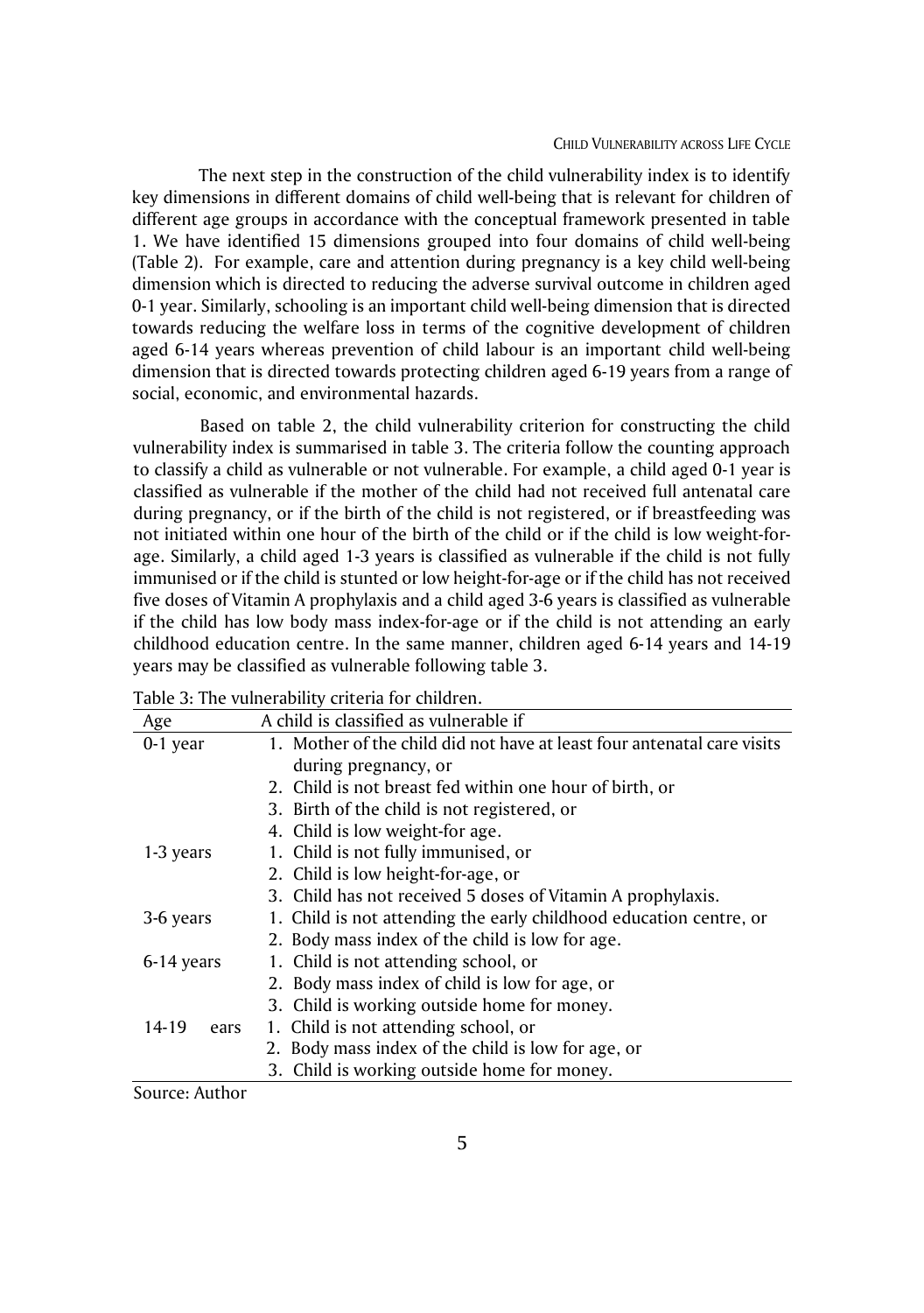The vulnerability index for children of a given age group may now be calculated simply as the proportion of the vulnerable children to the total children in that age group. Finally, the child vulnerability index covering all children (0-19) years may be calculated as the ratio of the sum of the vulnerable children in different age groups to the sum of all children in different age groups. It is obvious that the child vulnerability index so calculated ranges between 0 and 1 so that the child vulnerability index also reflects the probability of a child being vulnerable in the context of the respective dimension of different domains of child well-being. When the child vulnerability index is 0, there is no child who is vulnerable or has relatively high probability or chance of an adverse outcome or welfare loss in any of the 15 dimensions of the four domains of child well-being considered in the present analysis. On the other hand, the higher the child vulnerability index the higher the probability of adverse outcome or welfare loss. When the index is equal to 1, child vulnerability is universal.

### **Data**

The data for the study come from a household survey that was carried out in 2019 in the rural areas of district Chhindwara of Madhya Pradesh, India. The survey covered 1000 households from 100 villages which were selected through a two-stage sample selection procedure. In each selected household, information related to different dimensions of child well-being was collected from all children (persons aged 0-19 years) through direct interview with the head of the household. When the head of the household was not available, information was collected from a responsible adult member of the household. The survey identified 1500 children aged 0-19 years in 1000 households.

The analysis of the collected data was carried out in three stages. At the first stage, every child was classified as vulnerable or not vulnerable according to the vulnerability criterion described in table 2. Based on this classification the child vulnerability index was calculated for children of different age groups and for all children. In the next step, bivariate analysis was carried out to analyse village, household, and child level covariates of child vulnerability and to get first-hand idea about how village-specific, household-specific, and child-specific factors influence child vulnerability. Subsequently, multi-level, logistic regression analysis was carried out to determine village, household, and child level determinants of child vulnerability. Finally, children were classified according to their vulnerability status and their distinguishing individual, household, and village level characteristics. Recursive partitioning technique was adopted for the classification modelling exercise.

The villages covered under the study varied widely in terms of their social, economic, and demographic characteristics. The population of the villages surveyed ranged from 36 to 6926 with a median population size of 661 while the average household size ranged from 3.44 to 6.26 with a median of 4.81 according to the 2011 population census. Similarly, the proportion of population below 7 years of age ranged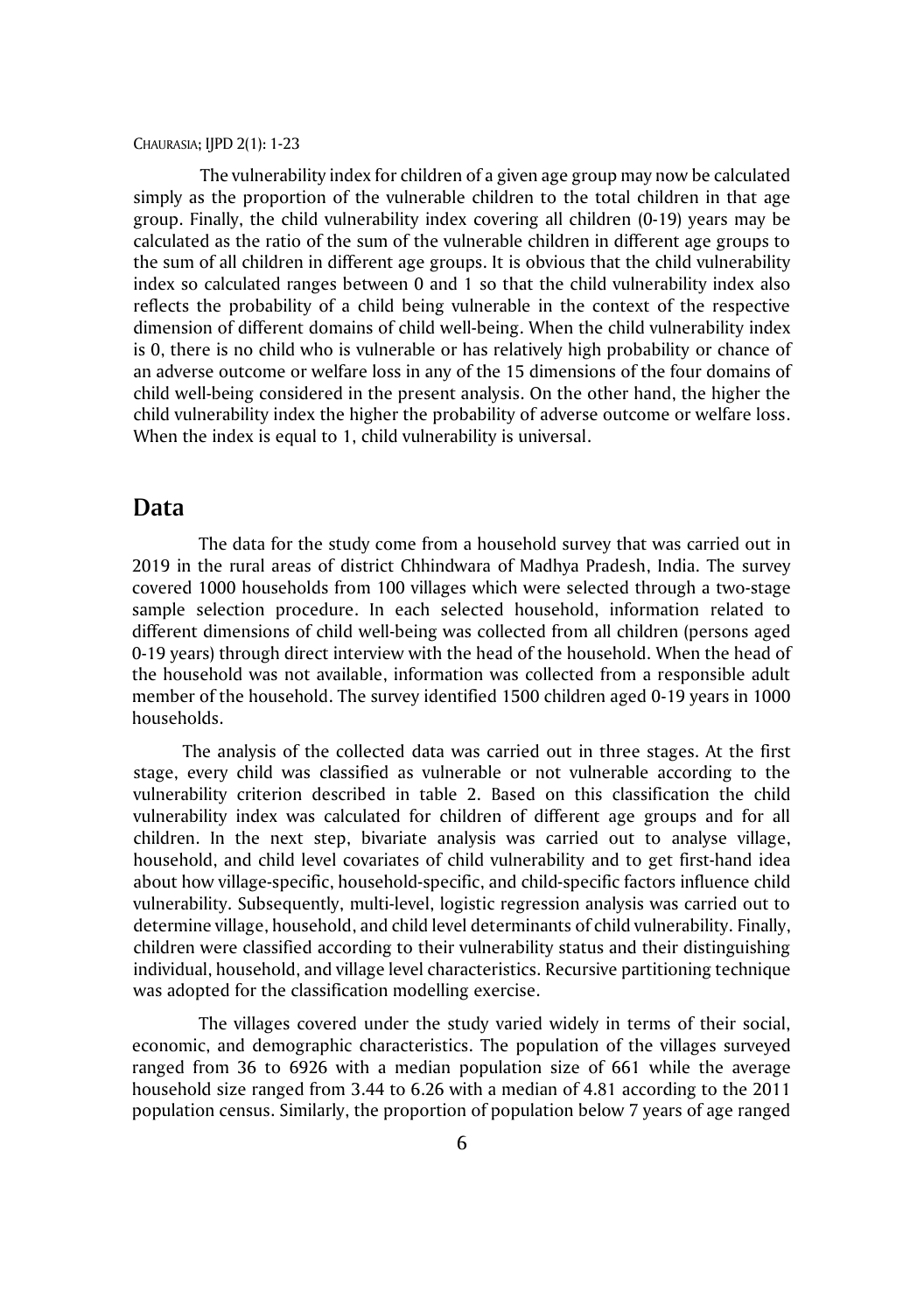from 8.2 to 24.8 per cent while the population sex ratio ranged from 782 to 1192 females for every 1000 males and was favourable to females in Scheduled Tribes but highly unfavourable to females in the literate and working population. The entire population of some of the villages was Scheduled Tribes whereas in some villages, there was virtually no Scheduled Tribes population. The same was the case with Scheduled Castes. Around 44 per cent villages surveyed were within a distance of 20 Kms from their respective sub-district headquarters whereas around 5 per cent villages were at a distance of more than 60 Kms (Table 4). More than four-fifth of the villages were connected through surfaced road. Health facility of any type was available in only 15 per cent villages.

In majority of the villages, villagers had very little knowledge about the existence of Village Health, Nutrition and Sanitation Committee. Even in those villages where villagers knew about the Committee, there was little knowledge about the meeting of the Committee. The Village Health and Nutrition Day was also reported to be organised in only 60 per cent of the villages. However, ASHA (Accredited Social Health Activist) was available in 95 per cent of the villages but in some villages, she did not live in the village. In 3 villages, there was no Aanganwadi Centre and in 7 villages, the Aanganwadi Worker did not stay in the village. In 5 villages, there was no school. In 91 villages, a government school was available, but in most of the government schools, the staff did not stay in the village. The availability of facilities like safe drinking water was also found lacking in most of the villages. In most of the villages, the drainage system was in poor shape and in at least 70 villages, water clogging was common.

The characteristics of the households surveyed were also quite diverse. The religion of most of the households was Hindu but majority of the Hindu households belonged to either Scheduled Tribes or Scheduled Castes. More than 53 per cent of the households surveyed were below the poverty line. Almost 95 per cent of the households had their own house, but the proportion of households having a pucca house was small. Moreover, more than 38 per cent households were single room households. The most common source of drinking water in the households surveyed was either the public tube well or the public hand pump. Only about four-fifth of the households were having latrine in the household premises but there was no proper drainage system in most of the households. Separate kitchen was not available in more than 44 per cent of the households surveyed. Wood and cow dung cakes was the most common cooking fuel, although around 15 per cent of the households surveyed were having an LPG connection. Electricity was not available in about 10 per cent households. The most common household asset was the mobile phone. Television was available in around 50 per cent of the households whereas two-wheeler auto vehicle was available in one third of the households surveyed. Other household assets were available in only a small proportion of the households surveyed.

During the survey, information about the availability of 13 household assets was also collected from every household surveyed. Based on the availability of these household assets, a standard of living index was constructed for every household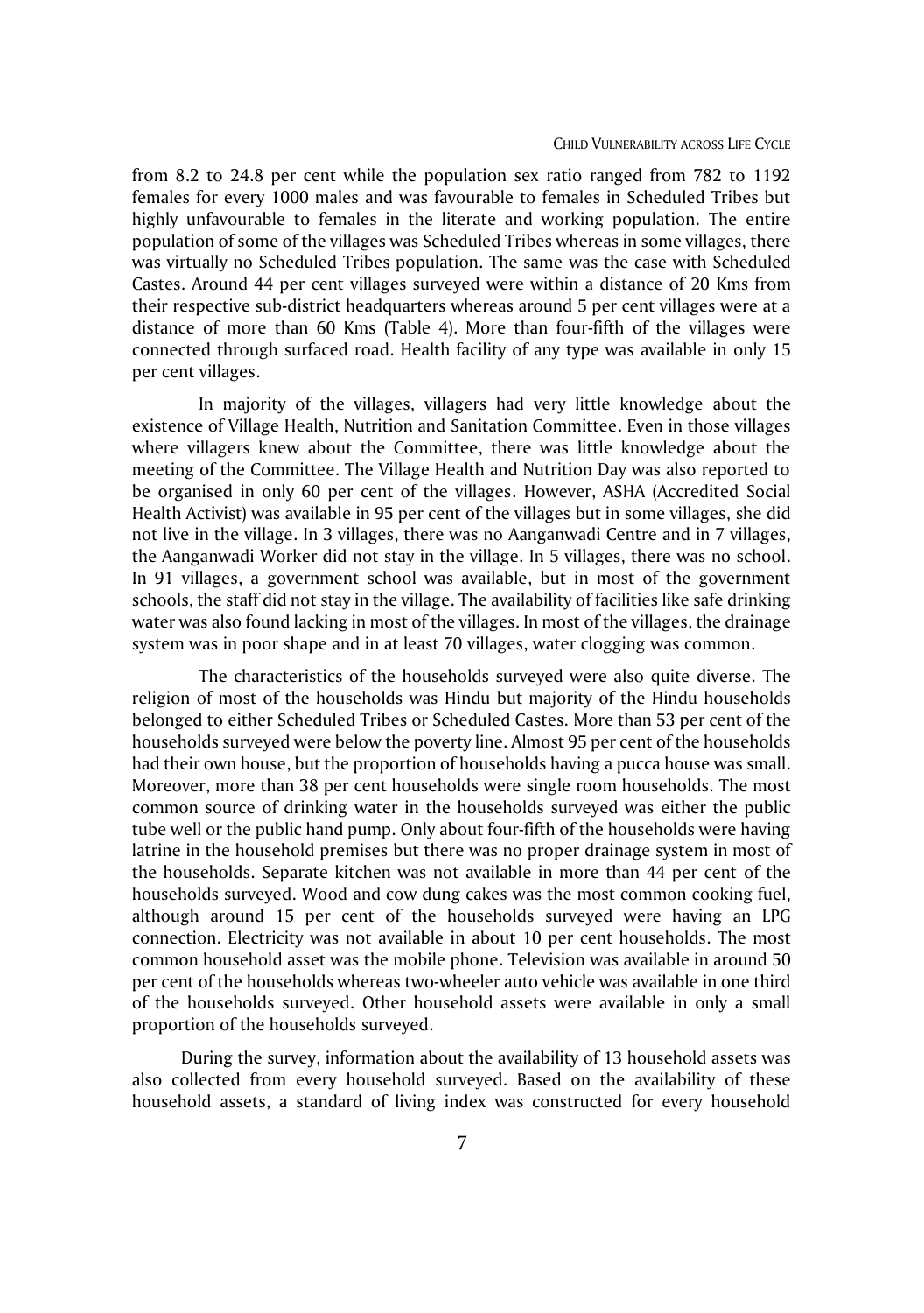through the application of the factor analysis technique. This exercise suggested that the household standard of living index was the poorest (less than 20 per cent) in almost 60 per cent of the households surveyed. Based on the availability of household assets, the standard of living was found to be either poor or very poor in most of the households surveyed. There was only a small proportion of the households surveyed where the standard of living as measured through the household standard of living index was at least average.

The survey identified 1500 children aged 0-19 years in 1000 households from 100 villages covered under the study. The sex ratio of the children enumerated during the study was 958 girls aged 0-19 years for every 1000 boys aged 0-19 years. Around 6 per cent of the children were aged 0-1 year; around 12 per cent in aged 1-3 years; around 17 per cent aged 3-6 years; around 37 per cent aged 6-14 years; and around 28 per cent aged 14-19 years according to the information given by either the head of the family or any other family member. Around 38 per cent children were the first child of their parents whereas around 35 per cent children were second order births and 28 per cent children were third and higher order births.

# **Child Vulnerability**

The classification of children according to the vulnerability criteria given in table 3 suggests that child vulnerability was quite pervasive in the rural areas of the district. It is estimated that around 46 per cent children aged 0-19 years in the rural areas of the district were vulnerable in at least one of the 15 dimensions of child well-being. Child vulnerability is found to be the highest, almost universal, in the age group 1-3 years. In this age group more than 90 per cent children were classified as vulnerable - having relatively higher risk probability of an adverse outcome or welfare loss because they were either not fully immunised or were stunted (low height-for-age) or they had not received five doses of Vitamin A prophylaxis. Similarly, in the age group 0-1 year, more than 73 per cent children were found to be vulnerable in the sense that either the mother of these children did not have at least four antenatal visits during pregnancy, or these children were not breastfed within one hour of birth or they were low weightfor-age, or their birth was not registered as required by the law. In the age group 14-19 years, on the other hand, around 52 per cent children were classified as vulnerable as they were either not attending the school or their body mass index was low age, or they were engaged in some paid work outside the home (Table 4).

It is logical to argue that a child may be classified as vulnerable in more than one dimension of different domains of child well-being. It may also be argued that the higher the number of dimensions in which the child is classified as vulnerable the deeper and more complex the vulnerability faced by the child. This analysis, however, reveals that child vulnerability in the district was generally not deep and complex. Around 41 per cent children aged 0-1 years were found to be vulnerable in only one dimension of the survival domain whereas there was no child in this age group who was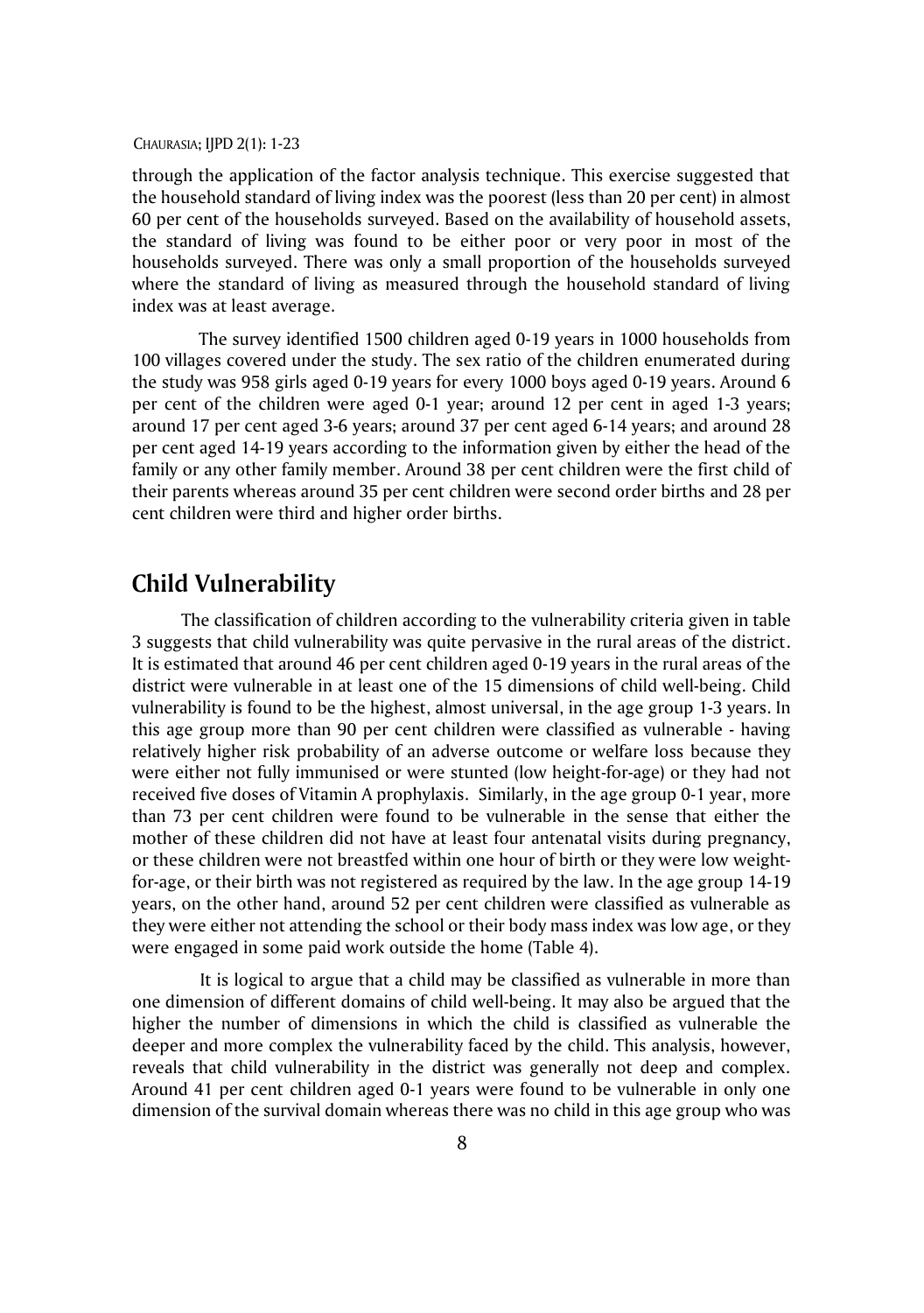vulnerable in all the four dimensions child well-being relevant to this age group (Table 5). On the other hand, child vulnerability appears to be quite complex and deep in children aged 1-3 years as almost 20 per cent of children of this age group are classified as vulnerable in all the three dimensions of child well-being relevant to the age group whereas less than one third of children of this age group are classified as vulnerable in only one dimension. There were less than 10 per cent children in this age group who are not classified as vulnerable in any of the three dimensions of child well-being relevant to the age group. The physical growth domain of child well-being is the most relevant domain of child well-being for children of this age group. In children aged 14- 19 years also, a small proportion of children is classified as vulnerable in all the three dimensions of child well-being relevant to the age group. Table 5 suggests that the depth or the complexity of child vulnerability is not the same for children of different age groups. This means that an age-specific approach should be adopted to reduce child vulnerability.

| Vulnerability criteria                          | Age of the child in years |       |       |          |       |
|-------------------------------------------------|---------------------------|-------|-------|----------|-------|
|                                                 | $0 - 1$                   | $1-3$ | $3-6$ | $6 - 14$ | 14-19 |
| Mother did not receive full antenatal care $\%$ | 23.7                      |       |       |          |       |
| Birth not registered (%)                        | 14.0                      |       |       |          |       |
| No breastfeeding within 1 hour of birth $\%$ )  | 37.6                      |       |       |          |       |
| Low weight-for-age $(\%)$                       | 36.6                      |       |       |          |       |
| Not fully immunised (%)                         |                           | 36.7  |       |          |       |
| Low height-for-age $(\%)$                       |                           | 56.1  |       |          |       |
| Not received 5 doses of Vitamin A $(\%)$        |                           | 76.1  |       |          |       |
| No registered in early childhood education (%)  |                           |       | 2.4   |          |       |
| Low body mass index-for-age (%)                 |                           |       | 23.1  | 26.2     | 23.8  |
| Not attending school (%)                        |                           |       |       | 7.8      | 33.5  |
| Working for money outside home (%)              |                           |       |       | 1.6      | 17.1  |
| Child vulnerability index                       | 0.731                     | 0.911 | 0.231 | 0.333    | 0.521 |
| Source: Author                                  |                           |       |       |          |       |

Table 4: Child vulnerability by the age of the child in District Chhindwara, Madhya Pradesh

Table 5: Depth of child vulnerability

| Age          | Proportion (Per cent) of children by the number of |                                         |      |      |   |      |      |  |
|--------------|----------------------------------------------------|-----------------------------------------|------|------|---|------|------|--|
|              |                                                    | dimensions in which they are vulnerable |      |      |   |      |      |  |
|              |                                                    |                                         |      |      |   | All  |      |  |
| 0-1 year     | 26.9                                               | 40.9                                    | 25.8 | 6.5  | 0 | 0    | 93   |  |
| 1-3 years    | 8.9                                                | 32.8                                    | 38.9 | 19.4 |   | 19.4 | 180  |  |
| 3-6 years    | 76.9                                               | 22.3                                    | 0.8  |      |   | 0.8  | 251  |  |
| 6-14 years   | 68.9                                               | 29.3                                    | 1.8  | 0    |   | 0    | 550  |  |
| 14-19 years  | 47.7                                               | 34.2                                    | 15.1 | 3.4  |   | 3.4  | 426  |  |
| $0-19$ years | 54.9                                               | 24.4                                    | 18.2 | 3.7  |   | 3.7  | 1500 |  |

Source: Author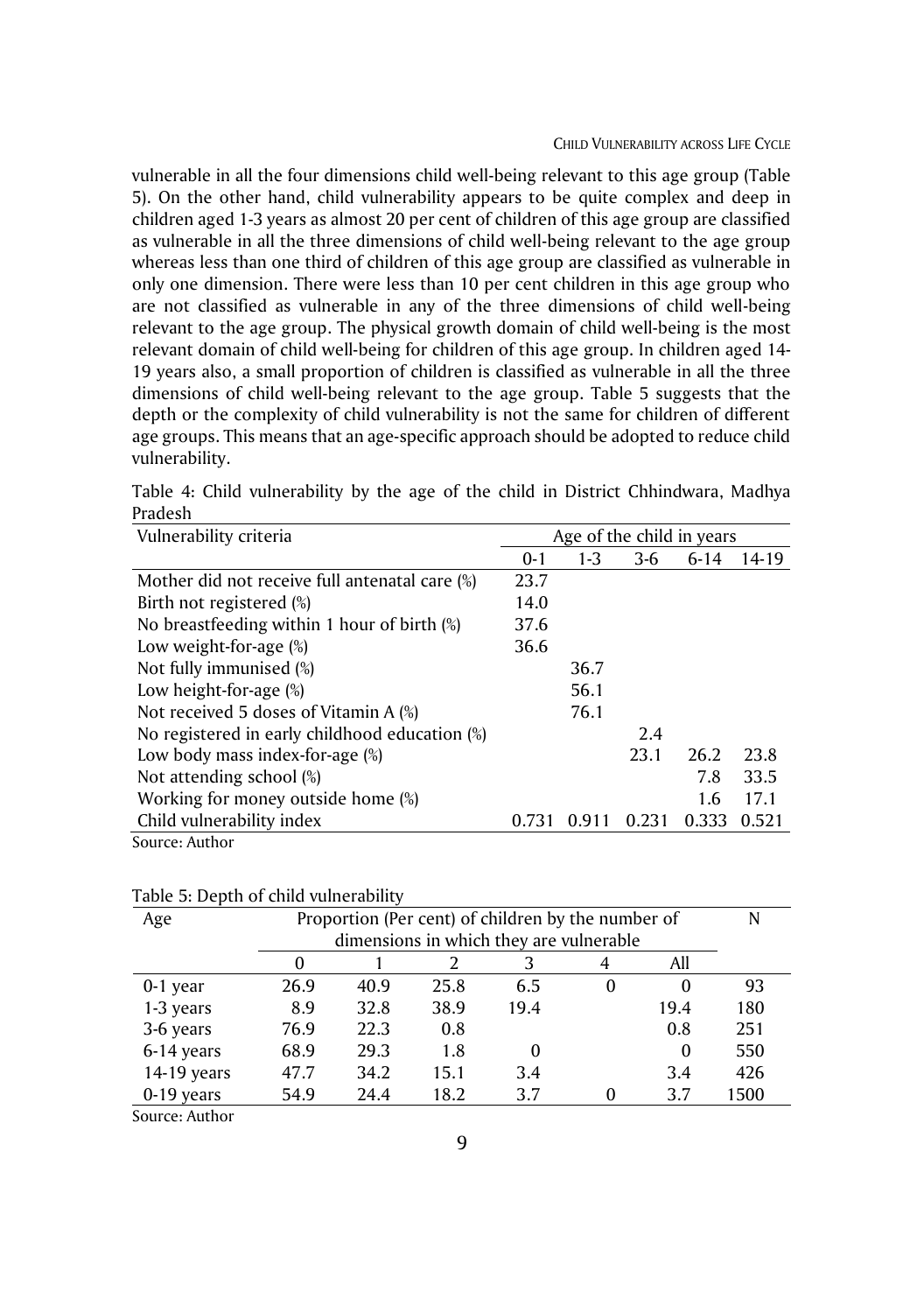# **Covariates of Child Vulnerability**

The village level, household level and child level covariates of child vulnerability are presented in table 6. The probability of a child being vulnerable is more than two times higher in villages which were connected by unsurfaced road compared to villages connected by surfaced road. Similarly, probability of a child being vulnerable is almost 13 per cent higher in villages at a distance of more than 50 Kms from the sub-district headquarters compared to villages at a distance of less than 20 Kms. Child vulnerability is found to be more than 16 per cent higher in villages where children constituted at least 15 per cent of the village population compared to villages where child population was less than 10 per cent. On the other hand, child vulnerability is found to be around 22 per cent lower in villages having effective literacy rate at least 60 per cent compared to villages having effective literacy rate less than 40 per cent. However, effective female literacy rate does not have any impact on child vulnerability. The proportion of main workers in the labour force in the village, however, has an impact on child vulnerability. The probability of a child being vulnerable is more than 50 per cent higher in those village where main workers constituted at least 60 per cent of the village labour force.

The education of the head of the household is found to be directly related to vulnerability risk of children in the household. The probability of a child being vulnerable is found to be almost 30 per cent less in households where the household head was educated at least up to high school level compared to households where the household head was illiterate. Similarly, child vulnerability risk is found to be substantially higher in households of other religions compared to households of Hindu religion. Moreover, child vulnerability risk is found to be directly related to the household standard of living. The probability of a child being vulnerable is estimated to be almost 20 per cent lower in non-poor households compared to very poor households as identified through the household standard of living index. Similarly, in households without latrine, the probability of a child being vulnerable is found to be more than 25 per cent higher compared to households having latrine while this probability is 40 pr cent higher in households having mixed kitchen compared to households having separate kitchen. The child vulnerability risk is found to be almost 20 per cent lower in household using LPG for cooking compared to households using wood and cow dung. On the other hand, the probability of a child being vulnerable is found to be more than 34 per cent higher in household using coal for cooking compared to households using wood and cow dung for cooking.

The probability of a child being vulnerable, or the child vulnerability risk is found to be associated with the sex of the child and its birth order. The vulnerability risk in the surveyed households is found to be marginally lower in girls a=compared to boys. On the other hand, the child vulnerability is found to increase with the increase in the birth order of the child. The probability of a child being vulnerable is found to be more than 15 per cent higher in  $3<sup>rd</sup>$  and higher birth order children compared to 1<sup>st</sup> birth order children. Similarly, the probability of a child being vulnerable is found to be almost 7 per cent higher in  $2^{nd}$  birth order children compared to 1<sup>st</sup> birth order children.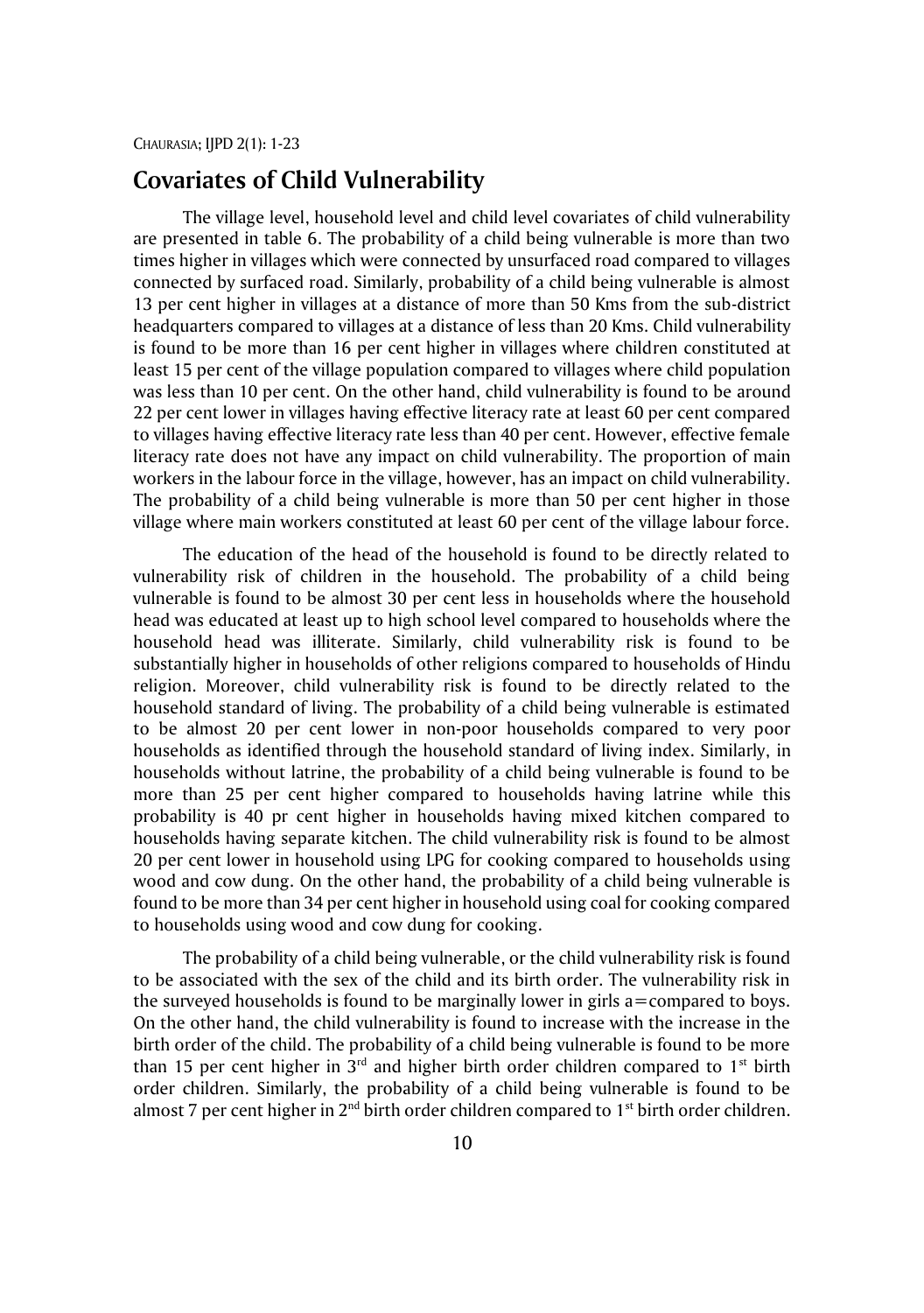| Covariates                                | Child         |       | Risk  | Odds  | $\mathsf{N}$ |
|-------------------------------------------|---------------|-------|-------|-------|--------------|
|                                           | vulnerability |       | ratio | ratio |              |
|                                           | Index         | Odds  |       |       |              |
| Village level covariates                  |               |       |       |       |              |
| Village connectivity                      |               |       |       |       |              |
| Surfaced road                             | 0.456         | 0.838 | 1.000 | 1.000 | 1204         |
| Unsurfaced road all weather               | 0.485         | 0.942 | 1.064 | 1.123 | 265          |
| Unsurfaced road dry weather               | 0.645         | 1.817 | 1.414 | 2.168 | 31           |
| Distance from sub-district headquarters   |               |       |       |       |              |
| Less than 20 km                           | 0.434         | 0.767 | 1.000 | 1.000 | 603          |
| 20-50 km                                  | 0.460         | 0.852 | 1.060 | 1.111 | 705          |
| 50 km and more                            | 0.464         | 0.866 | 1.069 | 1.129 | 192          |
| Child population                          |               |       |       |       |              |
| Less than 10 per cent                     | 0.422         | 0.730 | 1.000 | 1.000 | 90           |
| 10-15 per cent                            | 0.473         | 0.898 | 1.121 | 1.229 | 711          |
| 15 per cent and more                      | 0.459         | 0.848 | 1.088 | 1.162 | 699          |
| Effective literacy rate                   |               |       |       |       |              |
| Less than 40 per cent                     | 0.530         | 1.128 | 1.000 | 1.000 | 134          |
| 40-60 per cent                            | 0.441         | 0.789 | 0.832 | 0.700 | 513          |
| 60 per cent and more                      | 0.467         | 0.876 | 0.881 | 0.777 | 853          |
| Effective female literacy rate            |               |       |       |       |              |
| Less than 40 per cent                     | 0.455         | 0.835 | 1.000 | 1.000 | 308          |
| 40-60 per cent                            | 0.465         | 0.869 | 1.022 | 1.041 | 763          |
| 60 per cent and more                      | 0.466         | 0.873 | 1.024 | 1.045 | 429          |
| Main workers as proportion to all workers |               |       |       |       |              |
| Less than 40 per cent                     | 0.393         | 0.647 | 1.000 | 1.000 | 369          |
| 40-60 per cent                            | 0.468         | 0.880 | 1.191 | 1.359 | 329          |
| 60 per cent and more                      | 0.494         | 0.976 | 1.257 | 1.508 | 802          |
| Household level covariates                |               |       |       |       |              |
| Education of household head               |               |       |       |       |              |
| Illiterate                                | 0.496         | 0.984 | 1.000 | 1.000 | 704          |
| Below high school                         | 0.423         | 0.733 | 0.853 | 0.745 | 586          |
| High school and above                     | 0.410         | 0.695 | 0.827 | 0.706 | 210          |
| Religion                                  |               |       |       |       |              |
| Hindu                                     | 0.461         | 0.855 | 1.000 | 1.000 | 1476         |
| Others                                    | 0.709         | 2.436 | 1.538 | 2.849 | 24           |
| <b>Social Class</b>                       |               |       |       |       |              |
| <b>Scheduled Castes</b>                   | 0.422         | 0.730 | 1.000 | 1.000 | 136          |
| <b>Scheduled Tribes</b>                   | 0.465         | 0.869 | 1.102 | 1.190 | 930          |
| Others                                    | 0.464         | 0.866 | 1.100 | 1.186 | 434          |

Table 6: Village, household, and child level covariates of child vulnerability in district Chhindwara, Madhya Pradesh.  $\mathbb{R}^2$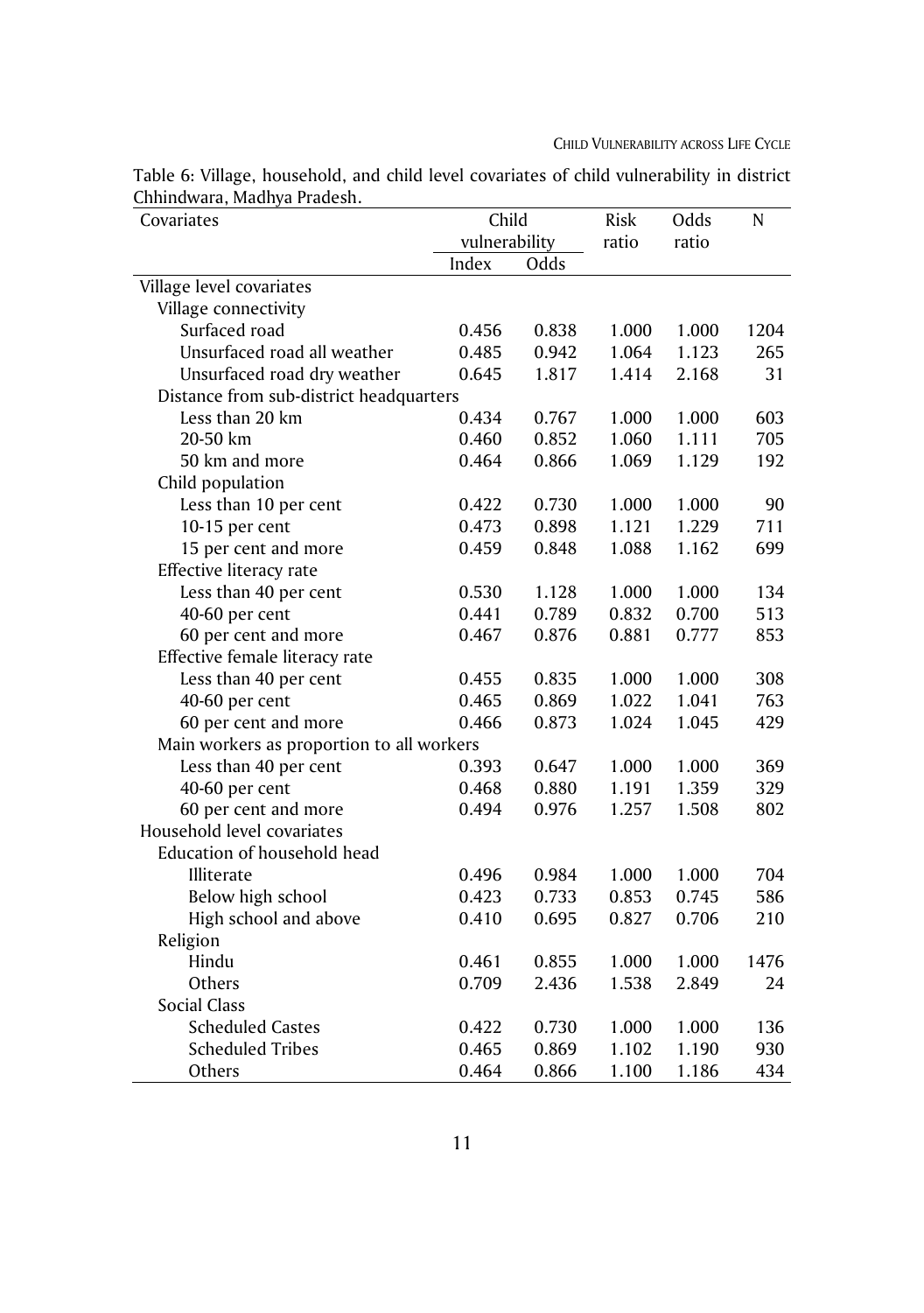CHAURASIA; IJPD 2(1): 1-23

| Covariates                         | Child         |       | Risk  | Odds  | N    |
|------------------------------------|---------------|-------|-------|-------|------|
|                                    | vulnerability |       | ratio | ratio |      |
|                                    | Index         | Odds  |       |       |      |
| Number of living rooms             |               |       |       |       |      |
| 1                                  | 0.453         | 0.828 | 1.000 | 1.000 | 570  |
| $\overline{2}$                     | 0.471         | 0.890 | 1.040 | 1.075 | 862  |
| 3 and more                         | 0.450         | 0.818 | 0.993 | 0.988 | 68   |
| Latrine in the house               |               |       |       |       |      |
| Yes                                | 0.450         | 0.818 | 1.000 | 1.000 | 1185 |
| N <sub>o</sub>                     | 0.506         | 1.024 | 1.124 | 1.252 | 315  |
| Kitchen in the house               |               |       |       |       |      |
| Separate                           | 0.415         | 0.709 | 1.000 | 1.000 | 641  |
| Mixed                              | 0.499         | 0.996 | 1.202 | 1.404 | 859  |
| Cooking fuel used                  |               |       |       |       |      |
| Wood and cow dung cake             | 0.468         | 0.880 | 1.000 | 1.000 | 1289 |
| Coal                               | 0.542         | 1.183 | 1.158 | 1.345 | 24   |
| <b>LPG</b>                         | 0.422         | 0.730 | 0.902 | 0.830 | 187  |
| Household assets                   |               |       |       |       |      |
| None                               | 0.504         | 1.016 | 1.000 | 1.000 | 125  |
| At least one                       | 0.460         | 0.852 | 0.913 | 0.838 | 1375 |
| Household standard of living index |               |       |       |       |      |
| Very poor                          | 0.462         | 0.859 | 1.000 | 1.000 | 889  |
| Poor                               | 0.466         | 0.873 | 1.009 | 1.016 | 524  |
| Non-poor                           | 0.412         | 0.701 | 0.892 | 0.816 | 97   |
| Child level factors                |               |       |       |       |      |
| Sex                                |               |       |       |       |      |
| Boy                                | 0.466         | 0.873 | 1.000 | 1.000 | 766  |
| Girl                               | 0.460         | 0.852 | 0.987 | 0.976 | 734  |
| Birth order                        |               |       |       |       |      |
| 1                                  | 0.445         | 0.802 | 1.000 | 1.000 | 567  |
| $\overline{2}$                     | 0.461         | 0.855 | 1.036 | 1.067 | 519  |
| 3 and higher                       | 0.480         | 0.923 | 1.079 | 1.151 | 414  |

Source: Author

## **Classification of Children**

Table 6 suggests that child vulnerability is influenced by child level as well as household and village level factors which operate simultaneously so that there is substantial degree of endogeneity among child, household, and village level factors affecting child vulnerability. Since child-level factors of child vulnerability are nested in households and households are nested in the village, we have adopted the classification modelling approach, or the segmentation approach for classifying children in terms of their vulnerability status. The classification modelling approach involves classifying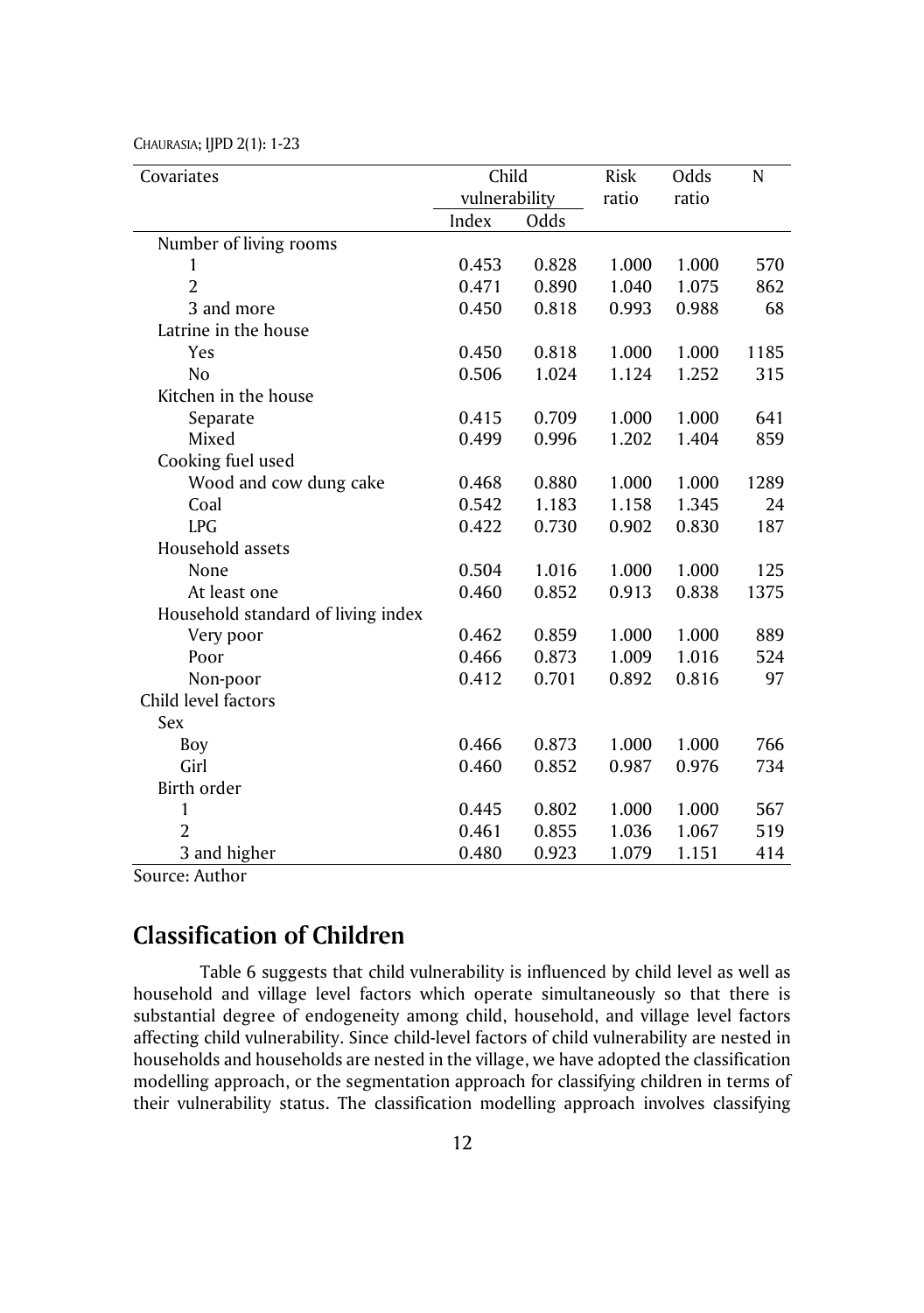#### CHILD VULNERABILITY ACROSS LIFE CYCLE

children into one of the several mutually exclusive categories – each category having distinct child-level, household-level and village-level factors that influence the vulnerability status of children using data mining techniques (Han et al, 2012; Tan et al, 2006). The classification modelling approach is different from the regression-based approach that is commonly used for analysing marginal effects of the defining characteristics of children on child vulnerability (Chaurasia, 2012). Unlike the regression-based approach, there is no restriction or limitation on the structure of the independent variables or the defining characteristics of children which are used as explanatory variables in the classification modelling exercise. In the most general terms, the classification or the segmentation emanating from the classification modelling exercise is based on a set of *if-then* logical conditions that permit splitting or classifying or segmenting children into mutually exclusive groups of children. The approach is nonparametric, recursive partitioning approach which allows for specifying a large number of potential influencing variables, which may even be more than the number of observations in the data set. It can be applied to both quantitative and attribute data and the combination of the two.

There are different classification modelling techniques available. These include logistic regression, naïve Bayes, stochastic gradient descent, K-nearest neighbours, decision tree, and support vector machine. We have adopted the decision tree approach of classification modelling in the present analysis. [Decision tree](https://analyticsindiamag.com/hands-on-tutorial-how-to-use-decision-tree-regression-to-solve-machinehacks-new-data-science-hackathon/) approach is simple to understand and visualise, requires little data preparation, and can handle both numerical and categorical data. There are different methods available to construct a decision tree (Song and Lu, 2015). These include CART (Classification and Regression Tree) (Brieman et al, 1984), C4.5 (Quinlan, 1993), CHAID (Chi-squared Automatic Interaction Detection) (Kas, 1980), and QUEST (Quick, Efficient, Unbiased Statistical Tree) (Loh and Shih, 1997). used the classification and regression tree method in the present analysis. The method sort children into mutually groups based on the explanatory variables in such a way that the group homogeneity with respect to the dependent variable  $-$  the vulnerability status of the child  $-$  is the maximum (Chaurasia, 2018). The process is repeated until either the perfect similarity is achieved, or the pre-decided stopping criteria is met (Ambalavanan et al, 2006; Lemon et al, 2003). The method can be applied to both categorical and continuous dependent variables. If the dependent variable is categorical one, the method provides distribution of the dependent variable in each group or category identified. If the dependent variable is continuous one, then the method estimates of arithmetic mean and standard deviation of the dependent variable in each group. Since the dependent variable in the present case is a categorical one, the classification and regression tree method provided the estimate of child vulnerability index for each group. The variation in the child vulnerability index or the proportion of vulnerable children across the mutually exclusive groups so identified makes it possible to explore how child vulnerability varies given the child-level, household-level, and village-level factors that are different for different groups. Actual calculations were carried out using the Classify routine of the software Statistical Package for Social Sciences (SPSS).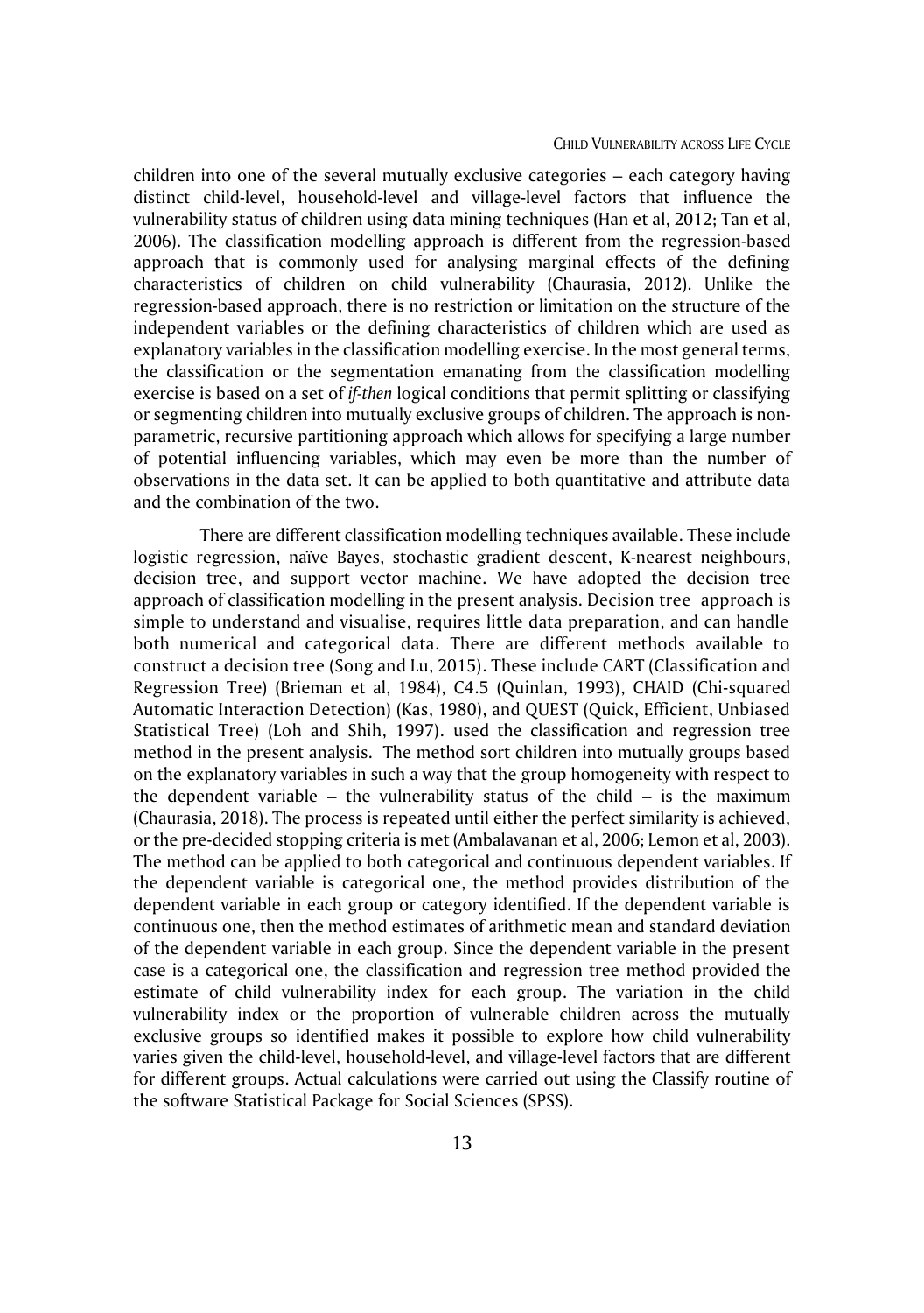| Age        | Village level   | Household level characteristics    | Child level     | Child vulnerability | N   |
|------------|-----------------|------------------------------------|-----------------|---------------------|-----|
|            | characteristics | Education of family head           | characteristics | index               |     |
|            | Approach road   | Social class                       | Sex             |                     |     |
|            |                 | Latrine in the house               | Birth order     |                     |     |
|            |                 | Separate kitchen                   |                 |                     |     |
|            |                 | Fuel used for cooking              |                 |                     |     |
| $0-1$ year | All             | All                                | All             | 0.731               | 93  |
|            | Surfaced        |                                    |                 | 0.694               | 72  |
|            | Unsurfaced      |                                    |                 | 0.857               | 21  |
| 1-3 years  | All             | All                                | All             | 0.911               | 180 |
|            | Surfaced        |                                    | Girl            | 0.945               | 73  |
|            |                 |                                    | Boy             | 0.848               | 66  |
|            | Unsurfaced      |                                    |                 | 0.951               | 41  |
| 3-6 years  | All             | All                                | All             | 0.231               | 251 |
|            | Surfaced        | Family head education below middle |                 | 0.275               | 143 |
|            |                 | Family head education above middle |                 | 0.146               | 48  |
|            | Unsurfaced      | Scheduled Castes/Scheduled Tribes  |                 | 0.125               | 48  |
|            |                 | <b>Other Castes</b>                |                 | 0.417               | 12  |
| 6-14 years | All             | All                                | All             | 0.333               | 550 |
|            | Surfaced        | Family head education below middle |                 | 0.348               | 330 |
|            |                 | Family head education above middle |                 | 0.243               | 103 |
|            | Unsurfaced      | Scheduled Castes/Scheduled Tribes  |                 | 0.318               | 85  |
|            |                 | <b>Other Castes</b>                |                 | 0.500               | 32  |

Table 7: Results of the classification modelling exercise showing how village level factors, household level factors and child level factors influence child vulnerability in the context of different dimensions of child well-being.

14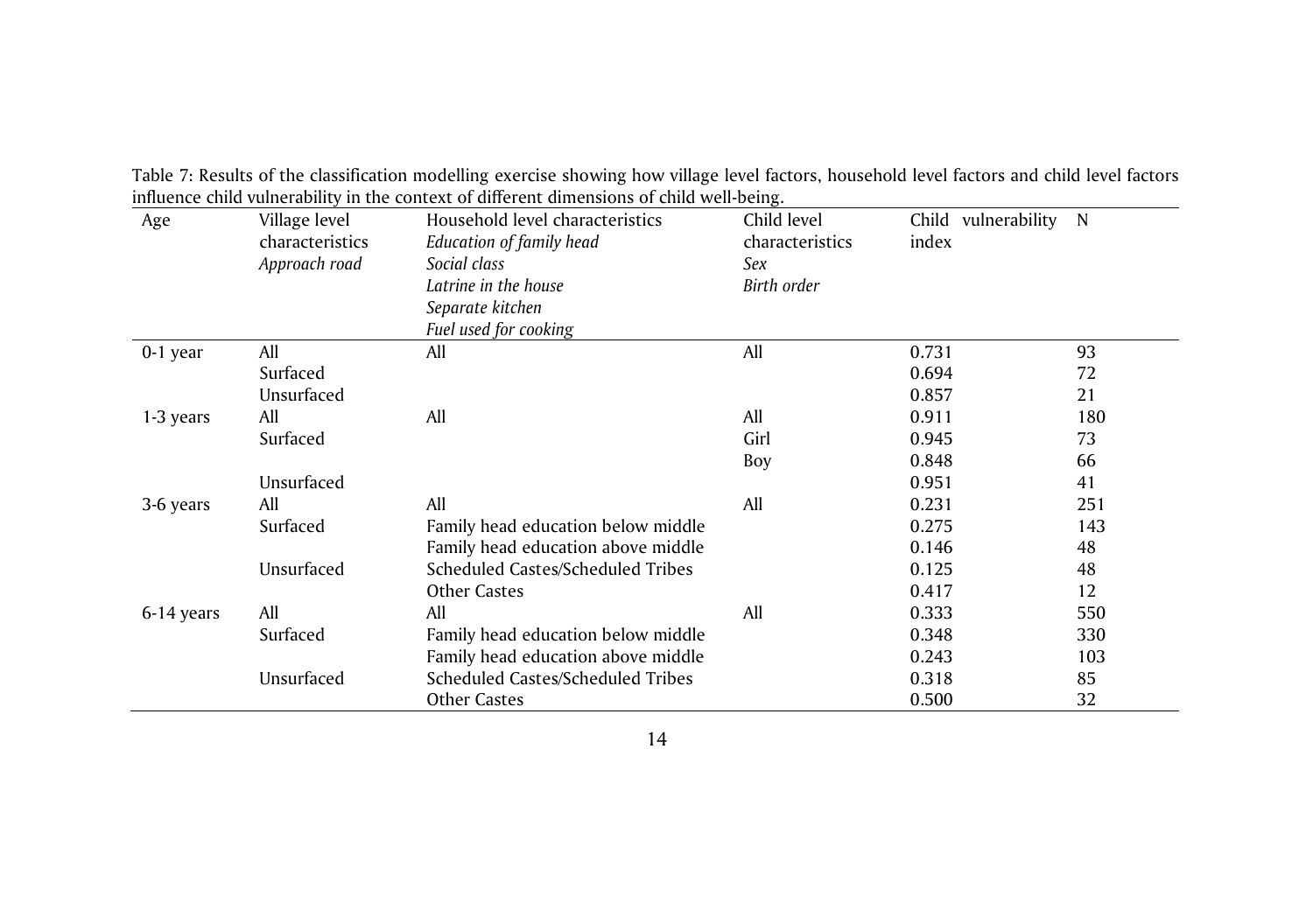CHILD VULNERABILITY ACROSS LIFE CYCLE

| Age         | Village level<br>characteristics | Household level characteristics<br>Education of family head | Child level<br>characteristics | Child vulnerability<br>index | N    |
|-------------|----------------------------------|-------------------------------------------------------------|--------------------------------|------------------------------|------|
|             | Approach road                    | Social class                                                | Sex                            |                              |      |
|             |                                  | Latrine in the house                                        | Birth order                    |                              |      |
|             |                                  | Separate kitchen                                            |                                |                              |      |
|             |                                  | Fuel used for cooking                                       |                                |                              |      |
| 14-19 years | All                              | All                                                         | All                            | 0.521                        | 426  |
|             | Surfaced                         | Latrine in the house                                        |                                | 0.468                        | 279  |
|             |                                  | No latrine in the house                                     |                                | 0.706                        | 68   |
|             | Unsurfaced                       | Separate kitchen                                            |                                | 0.379                        | 29   |
|             |                                  | No separate kitchen                                         |                                | 0.680                        | 50   |
| All         | All                              | All                                                         | All                            | 0.463                        | 1500 |
|             |                                  |                                                             |                                |                              |      |

Source: Author

15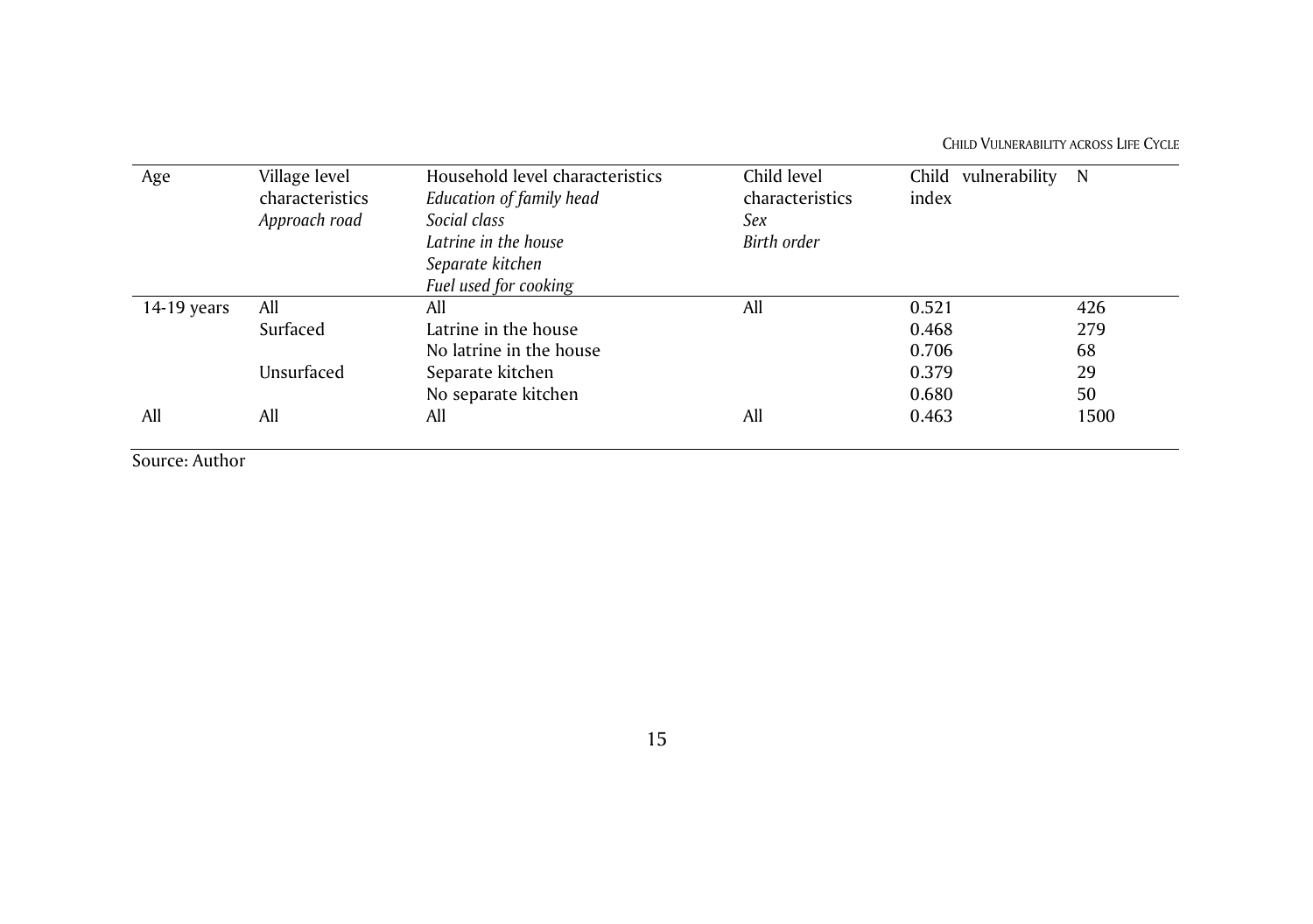

Figure 1: Classification of children by their distinguishing child level, household level and village levels characteristics and child vulnerability in different groups

Results of the classification modelling exercise are presented in table 7 and the classification tree is depicted in figure 1. The exercise suggests that the 1500 children can be divided into 14 mutually exclusive and exhaustive groups and each group has distinct child-specific, household-specific, and village-specific characteristics. Moreover, the child vulnerability index or the proportion of vulnerable children to total children is different in different mutually exclusive groups. In children below 1 year of age, it is the connectivity of the village which is the key determinant of child vulnerability. Child vulnerability is substantially lower in children aged 0-1 year living in those villages which are connected through the surfaced road as compared to children living in villages which are not connected through the surfaced road irrespective of whether the unsurfaced road is an all-weather road or only a dry weather road. The effect of the type of road connectivity of the village on the vulnerability of children aged 1-3 years is also very strong. On the other hand, in villages connected through a surfaced road, the vulnerability in girls aged 1-3 years is found to be substantially higher than the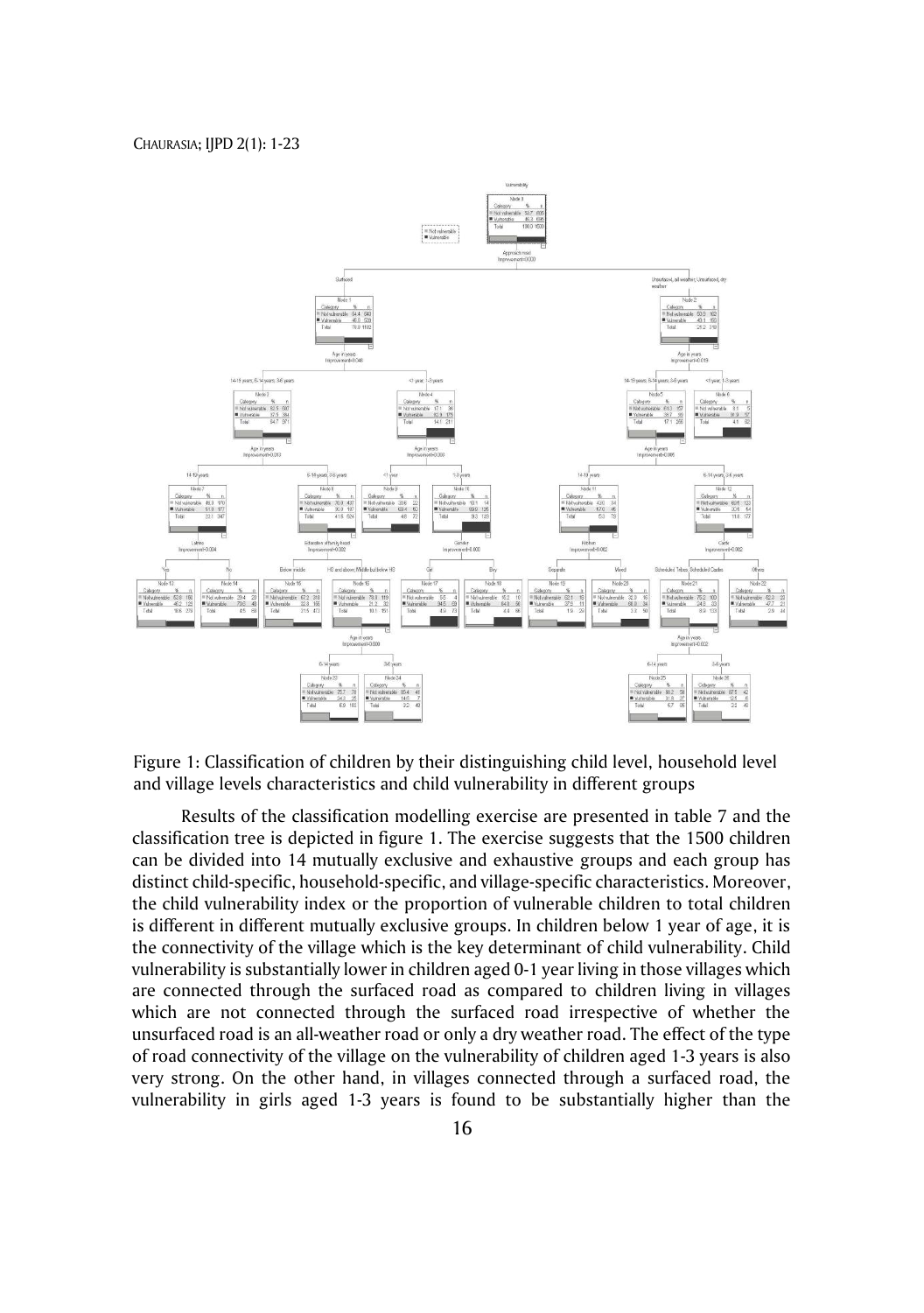vulnerability in boys of the same age group and living in villages connected through a surfaced road. In villages not connected through the surfaced road, there appears no impact of different distinguishing characteristics of children on vulnerability in the context of child well-being.

In children aged 3-6 years, education of the head of the family matters is an important household level factor in deciding child vulnerability in villages which are connected by a surfaced road while social class matters in child vulnerability in villages which are not connected through a surfaced road. In children living in villages connected through a surfaced road, child vulnerability is lower in those households in which the head of the household is having at least middle level of education compared to child vulnerability in households where the head of the household is either illiterate or having less than middle level education. On the other hand, in villages not connected through a surfaced road, child vulnerability is found to be very high in Other Castes households compared Scheduled Castes and Scheduled Tribes households.

In children 6-14 years also, the level of education of the head of the household and the social class of the household are the main influencing factors of child vulnerability and the pattern is very similar to that in children aged 3-6 years, although child vulnerability is relatively higher in children aged 6-14 years as compared to children aged 3-6 years. Interestingly, in children of this age group also, child vulnerability is found to be comparatively lower in Scheduled Castes and Scheduled Tribes households in villages which are not connected through a surfaced road as compared to child vulnerability in Other Castes households.

Finally, in children aged 14-19 years, availability of latrine in the household appears to be the most important factor in deciding child vulnerability in villages connected through a surfaced road whereas a separate kitchen in the household matters the most in deciding child vulnerability in villages not connected through a surfaced road. In villages connected through a surfaced road, child vulnerability is substantially high in households without latrine compared to households having a latrine. Similarly, in villages not connected through a surfaced road, child vulnerability is substantially higher in households not having a separate kitchen compared to households having separate kitchen.

Among the 14 mutually exclusive groups identified through the classification modelling exercise, vulnerability is found to be the highest in girls aged 1-3 years living in villages connected with a surfaced road. In this group of children almost 95 per cent children are found to be vulnerable in the context of the physical growth domain of child well-being. Gender discrimination appears to play a crucial role in deciding child vulnerability in children below 1 year of age living in village connected by a surfaced road. Household level factors appear to play little role in deciding the vulnerability status of children of this group. Child vulnerability is also found to be very high in children below 3 years of age living in villages not connected by a surfaced road and in children aged 14-19 years living in households not having latrine in villages connected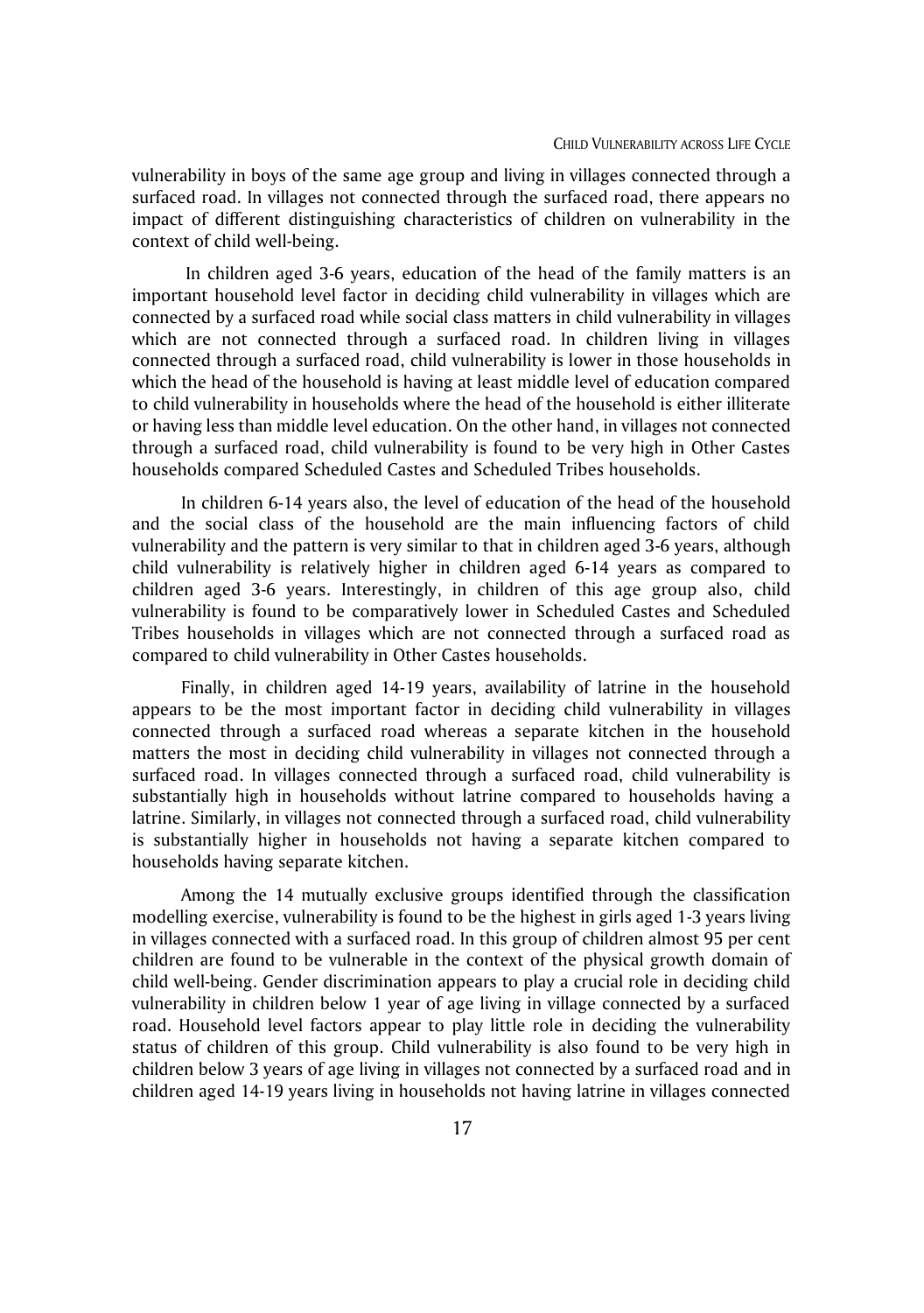by a surfaced road or in households not having separate kitchen in villages not connected by surfaced road.

On the other hand, vulnerability is found to be the lowest in Scheduled Castes and Scheduled Tribes children aged 3-6 years living in villages not connected by a surfaced road. Vulnerability is also very low in children aged 3-6 years of those households of villages connected by a surfaced road where the head of the household is having at least middle level education. Less than 15 per cent children of this group have been found to be vulnerable in the context of the cognitive development domain of child well-being.

### **Discussion and Conclusions**

Madhya Pradesh has the dubious distinction of having the highest risk of death during childhood (Government of India, 2022). This means that vulnerability of children of the state in the context their well-being which can be conceptualised in terms of survival, physical growth, cognitive development of children and their protection from a range of social, cultural, economic, and environmental hazards is unacceptability high. However, very little is currently known about the factors that contribute to unacceptably high child vulnerability in the state. Children are the future of the society and their vulnerability in terms of survival, physical growth, cognitive development, and protection has implications for social and economic development and improvement in the quality of life. Mitigating child vulnerability, therefore, is an integral component of any social and economic development agenda. Investing in children is investing in the future of the society.

The present paper, based on a primary survey carried out in the rural areas of district Chhindwara of Madhya Pradesh, India reveals that child vulnerability in the context of child well-being is quite pervasive in the district and a cause of development concern. Classification of children as vulnerable or not vulnerable was carried out following a 15-point vulnerability criterion which assumes that the dimensions of vulnerability are age-specific and different for different domains of child well-being. The development of the vulnerability criterion was based on mapping the most relevant domain of child well-being to children of different ages.

The present analysis reveals that nearly half of the children in the rural areas of the district appear to be vulnerable in terms of increased probability of adverse outcome and expected welfare loss in the sense that these children are not covered through specific interventions directed towards securing survival, ensuring normal physical growth and cognitive development, and protecting children from social, cultural, economic, and environmental hazards. The analysis reveals that vulnerability varies widely by the age, sex, and birth order of the child. In children aged 1-3 years, vulnerability appears to be nearly universal as more than 90 per cent children of this age group have not been found to be vulnerable in terms of at least one dimension of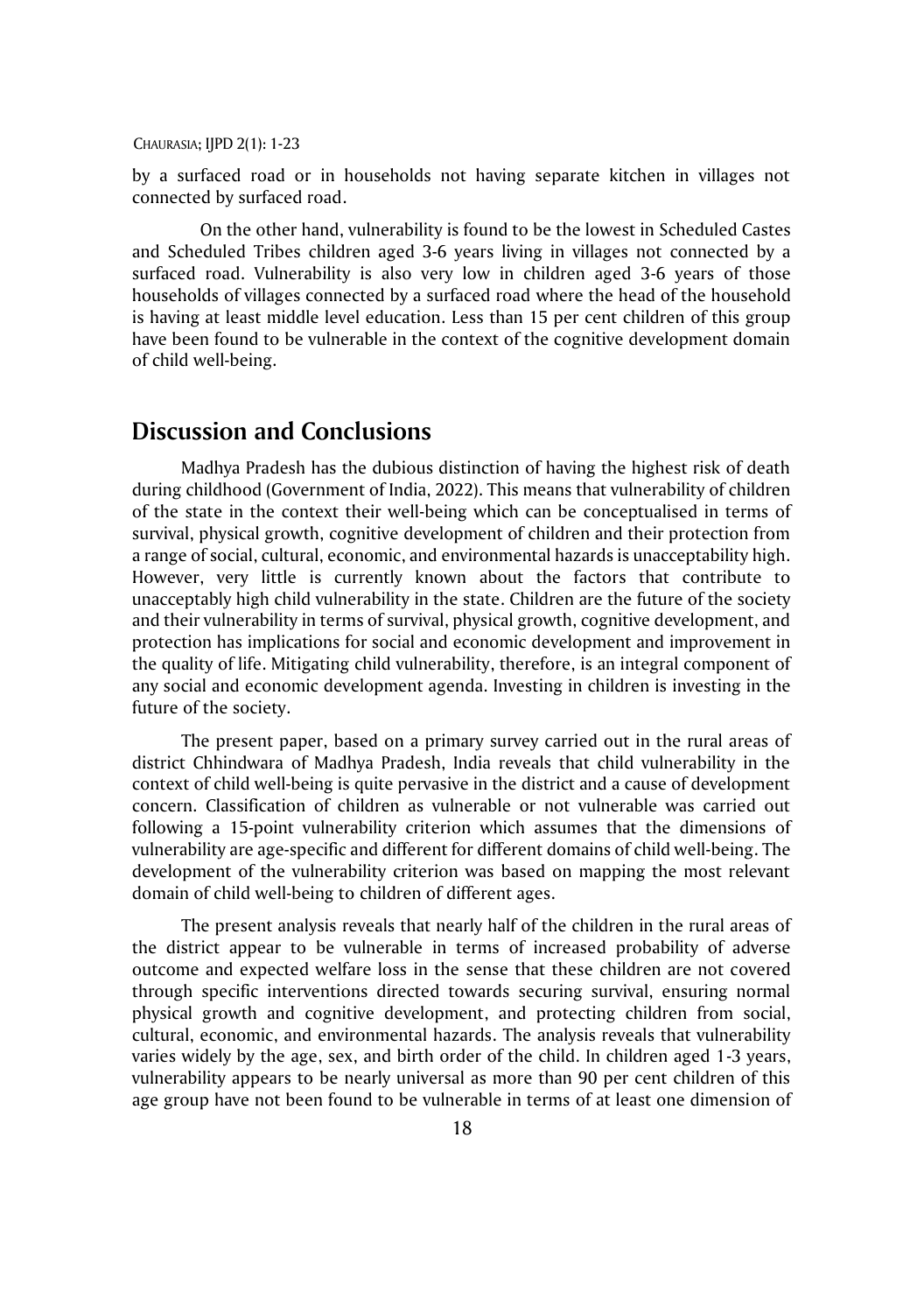child well-being relevant for the age. Child vulnerability has also been found to be very high in children aged 0-1 year and children aged 14-19 years. On the other hand, vulnerability is found to be higher in girls compared to boys and in higher birth order children compared to children of first birth order. Vulnerability is found to be particularly marked in girls aged 1-3 years.

Both household level and village level factors have been found to influence child vulnerability in addition to child-specific factors. The most important household factor having bearings on child vulnerability is the education of the head of the household. Child vulnerability is found to decrease with the increase in the education of the head of the household. Household standard also has bearings on child vulnerability. More specifically, vulnerability in children aged 14-19 years is found to be high in households not having latrine and not having a separate kitchen.

At the village level, the most important factor influencing child vulnerability is the village connectivity. Child vulnerability is found to be relatively high in villages not connected by a surfaced road. It appears that the delivery of child well-being services in the rural areas of the district are contingent upon the village connectivity and delivery of these services are not up to the mark in villages where connectivity is a problem. The situation appears to be particularly serious in those villages which get cut off from the rest of the world during the rainy season. In these villages, delivery of child well-being and child welfare services is disrupted during rains which results in higher vulnerability of children living in these villages.

The analysis suggests that children in the rural areas of the district can be segmented or grouped into 14 mutually exclusive groups and each group has distinct individual, household, and village level characteristics. Moreover, child vulnerability, as measured in terms of the child vulnerability index, varies widely across these mutually exclusive groups. In children aged 0-3 years, it is the village connectivity which is the key determinant of child vulnerability. On the other hand, children aged 1-3 years, vulnerability is markedly high in girls as compared to boys in villages connected through a surfaced road. In villages not connected through a surfaced road, there is little distinction in vulnerability faced by girls and boys. In children aged 3-6 years, it is the education of the head of the family that matters the most in villages connected through a surfaced road while social class matters in villages not connected through a surfaced road. In children aged 6-14 years also, education of the head of the family and the social class of the household are the main influencing factors of child vulnerability. Finally, in children aged 14-19 years, availability of a latrine or a separate kitchen in the household are the key influencing factors.

The sensitivity of child vulnerability or the proportion of children having higher probability of adverse outcomes or welfare loss to a host of child-level, household-level and village-level highlights the complexities involved in mitigating child vulnerability in the prevailing social, economic and cultural context. Most of the factors influencing child vulnerability are exogenous to the child well-being services delivery system and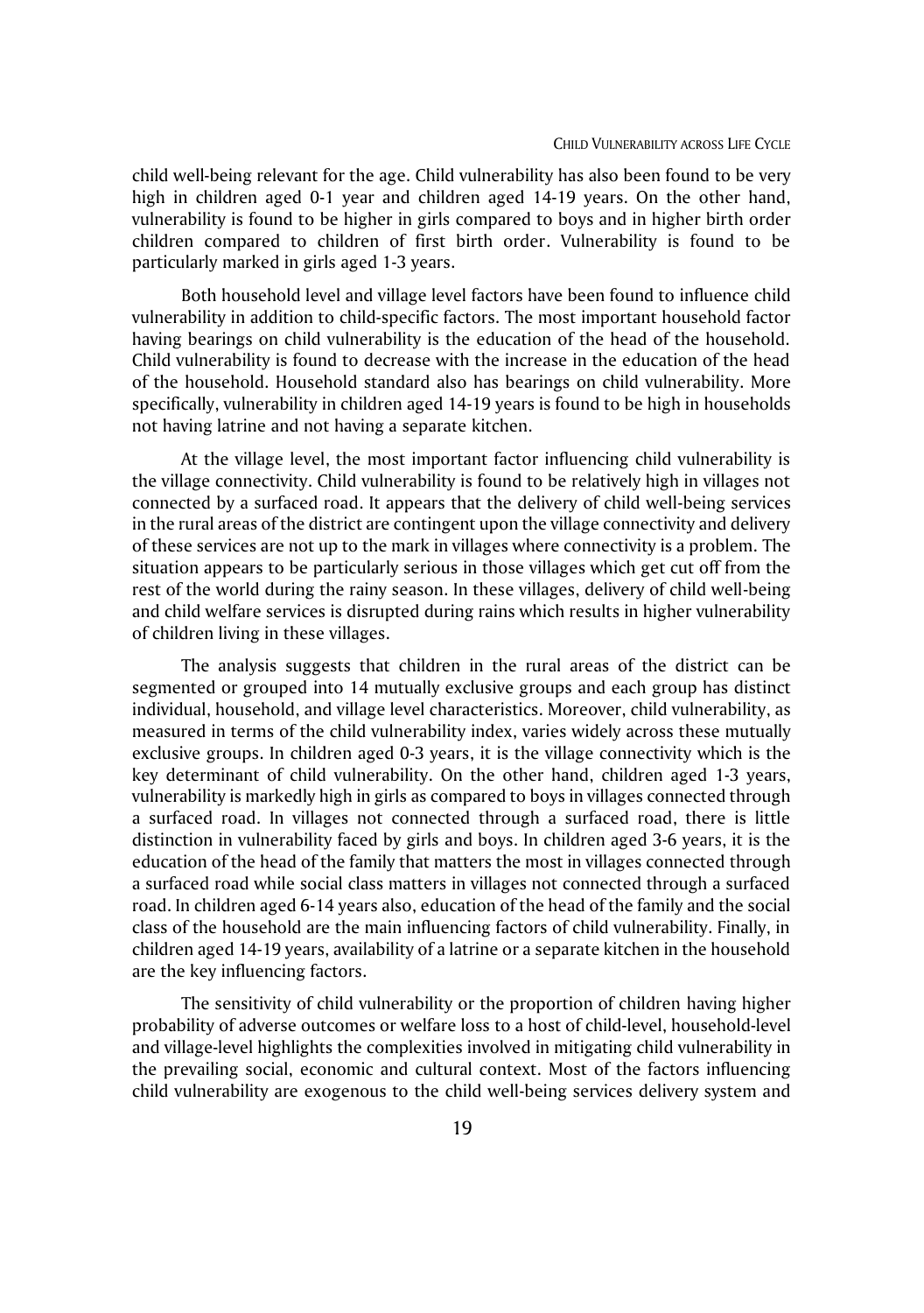reflect the impact of the prevailing social, cultural and economic environment on child vulnerability. These factors can be address only through a broader development approach that focuses on broader social and economic development.

At the same time, exceptionally high child vulnerability in the rural areas of the district also reflects the poor organisational effectiveness of child well-being services and interventions. Ideally, all child well-being and child welfare services are designed to deliver a comprehensive set of child well-being services to all children irrespective of social, cultural, and economic characteristics of children. The present analysis, however, reveals that child well-being and child welfare services are neither able to reach all children nor able to deliver comprehensive child well-being and child welfare services so as to mitigate child vulnerability. The prevailing child well-being and child welfare services do not appear to be able to counter the exogenous factors of child vulnerability. It is well known that the only way to address the exogenous factors that contribute to child vulnerability is to improve the organisational effectiveness of child well-being and child welfare services. The current organisation of child well-being and child welfare services in the district seems to be wanting in this regard.

The limitations of the current organisation of child well-being and child welfare services in mitigating child vulnerability appear to be both conceptual and operational. A mapping of the goals and objectives of a number of child well-being and child welfare schemes on the 15-point vulnerability criteria adopted in the present study suggests that there is no scheme, programme or intervention which addresses all the dimensions of child vulnerability in a comprehensive yet cohesive manner. The current approach to mitigating child vulnerability can best be described as fragmented and piece-meal. There does not appear to be any scheme, programme or intervention that follows the child right from the day of conception to the time the child reaches18 years of age and ensures that the child receives a comprehensive set of services and entitlements necessary for its well-being which vary with the age of the child. The need of such an approach was emphasised by the First Health Survey and Development Committee in India (commonly known as Bhore's Committee) way back in 1946 (Government of India, 1946) but it could not be materialised till to date. All the schemes that are currently in vogue focus on selected aspects of child well-being but ignores other aspects and thus contribute to child vulnerability. Individually, these schemes may be efficient in their own context, but they are collectively inefficient in mitigating child vulnerability as revealed through the present analysis.

At the same time, the poor to very poor organisational effectiveness of individual interventions or schemes directed towards a specific component of child well-being as characterised in terms of survival, physical growth, cognitive development, and protection of children, especially, at the local level also appears to be a major concern in mitigating child vulnerability. There is a need to carry out a comprehensive organisational effectiveness analysis of different child well-being and child welfare schemes at the local level by linking inputs into the scheme or intervention to outcomes and impact via processes and outputs. The present analysis, however, suggests that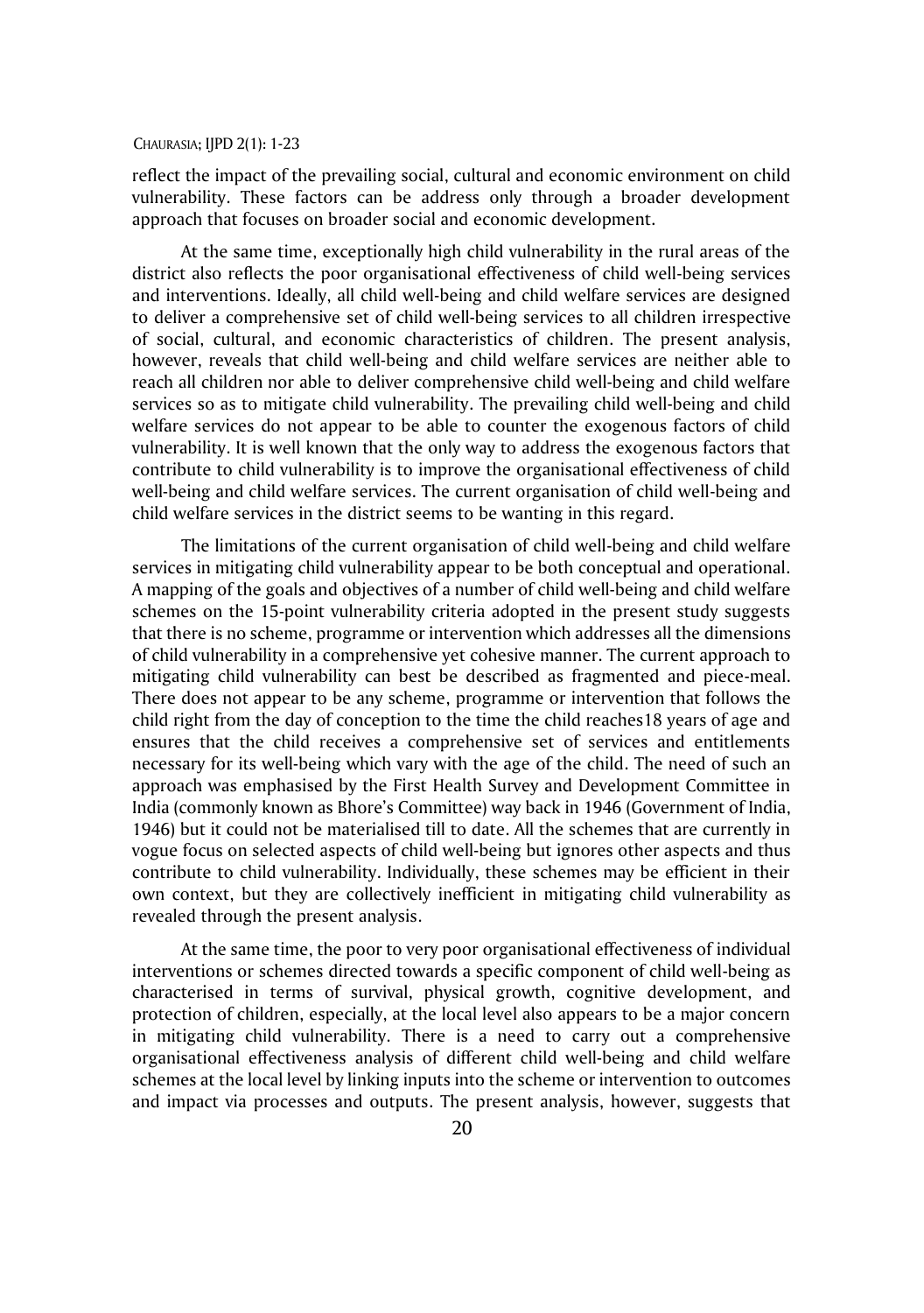#### CHILD VULNERABILITY ACROSS LIFE CYCLE

there is significant scope of improving the organisational effectiveness of different ongoing schemes, programmes and interventions at the local level, the interface with the community. There are many factors endogenous to the child well-being services delivery system that constrain the delivery of child well-being and child welfare services at the local level, thereby affecting the efficacy of these services in mitigating child vulnerability. Very little is currently known about these endogenous factors. However, improving the organisational effectiveness of the ongoing child wellbeing and child welfare services is important because child vulnerability attributed to factors exogenous to the child well-being and child welfare services delivery system can best be addressed through improving the needs effectiveness and capacity efficiency of the child wellbeing and child welfare services.

In conclusion, the present analysis reveals that an unacceptably high proportion of children in the rural areas of the district are vulnerable. It appears that child wellbeing services in the district are, either conceptually or operationally, not effective enough to address the vulnerability faced by children. The vulnerability faced by the children of the district have also been found to be influenced by a host of factors exogenous to child well-being services delivery system. This implies child vulnerability is essentially a broader development concern and not just delivery of specific child wellbeing interventions. It is, therefore, important that mitigating child vulnerability is recognised as a priority development agenda. It must also be recognised that one way of addressing child vulnerability is to improve the organisational effectiveness of child well-being services, particularly, at the local level, the interface with the people. A comprehensive analysis of the organisational effectiveness of child well-being services at the local level, therefore, is the need of the time. Such an analysis will also help in assessing up to what extent existing child well-being services are able to overcome household and village level factors of child vulnerability. At the same time, it is also important to analyse how the resources and inputs made available to meet the wellbeing needs of children are get translated into positive outcomes for children which are necessary to mitigate child vulnerability in the context of their well-being – survival, physical growth, cognitive development, and protection from a range of social, cultural, economic, and environmental hazards.

### **References**

- Ambalavanan N, Baibergenova A, Carlo WA, Saigal S, Schmidt B, Thorpe KE (2006) Early prediction of poor outcome in extremely low birth weight infants by classification tree analysis. *The Journal of Pediatrics* 148(4): 438.e1-444.e1.
- Brieman L, Friedman JH, Olshen RA, Stone CJ (1984) *Classification and Regression Trees*. Boca Raton, CRC Press.
- Brown K (2011) 'Vulnerability': Handle with care. *Ethics and Social Welfare* 5(3): 313- 321.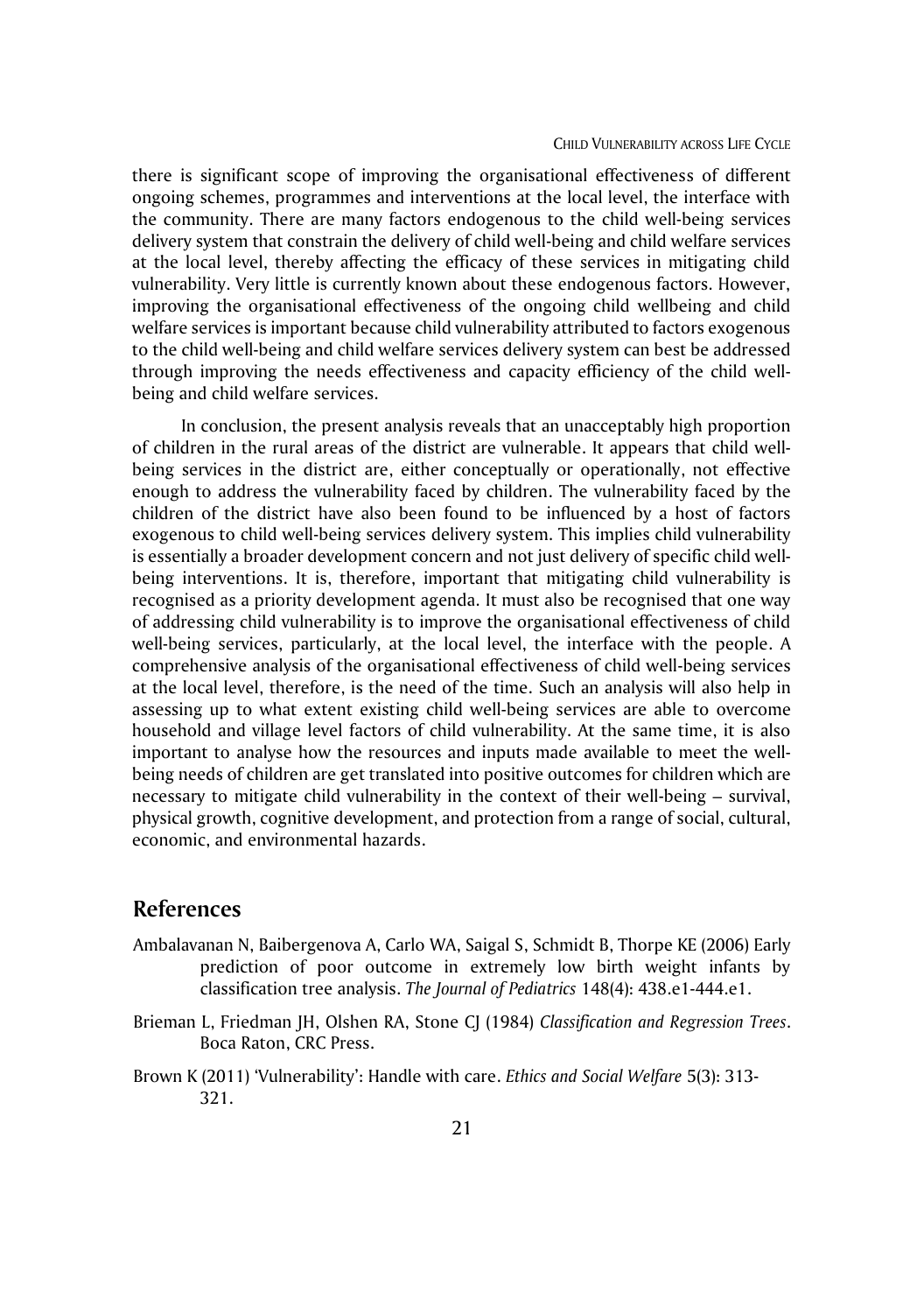- Chaurasia AR (2012) Contraceptive use in India: a data mining approach. *International Journal of Population Research*. Volume 2014, Article ID 821436.
- Chaurasia AR (2018) The state of development in villages of India: an analysis of 2011 census data. *Indian Journal of Human Development* 12(3): 305-325.
- Chaurasia AR (2021) A non-parametric approach to small areas estimation with application to Madhya Pradesh, India. *Indian Journal of Population and Development* 1(2): 185-208.
- Government of India (1946) *Report of the Health Survey and Development Committee.* New Delhi, Ministry of Health, and Family Welfare.
- Government of India (2021) *National Family Health Survey (NFHS - 5) 2019-21. Compendium of Fact Sheets. Key Indicators India and 14 States/UTs (Phase - II). New Delhi,* Ministry of Health, and Family Welfare.
- Government of India (2022a) *Sample Registration System (SRS) - Bulletin 2022 Volume 55- 1*. New Delhi, Office of the Registrar General and Census Commissioner India.
- Government of India (2022b) *Sample Registration System (SRS) - Statistical Report 2019*. New Delhi, Office of the Registrar General and Census Commissioner India.
- Han J, Kamber M, Pei J (2012) *Data Mining: Concepts and Techniques*. Amsterdam, Elsevier.
- Jopling M, Vincent S (2016) *Vulnerable Children: Needs and Provision in the Primary Phase, CPRT Research Survey 6 (New Series)*. Cambridge, Cambridge Primary Review Trust.
- Kass GV (1980) An exploratory technique for investigating large quantities of categorical data. *Applied Statistics* 29: 119-127
- Lemon SC, Roy J, Clark MA, Friedmann PD, Rakowski W (2003) Classification and regression tree analysis in public health: methodological review and comparison with logistic regression. *Annals of Behavioral Medicine 26*(3): 172– 181.
- Loh W, Shih Y (1997) Split selection methods for classification trees. *Statistica Sinica* 7: 815-840.
- OECD (2019) *Changing the Odds for Vulnerable Children: Building Opportunities and Resilience*. Paris, OECD Publishing.
- Quinlan RJ (1993) *C4.5: Programs for Machine Learning*. San Mateo, California, Morgan Kaufmann Publishers, Inc.
- Schweiger G (2019) Ethics, poverty, and children's vulnerability. *Ethics and Social Welfare* 13(3): 1-14.